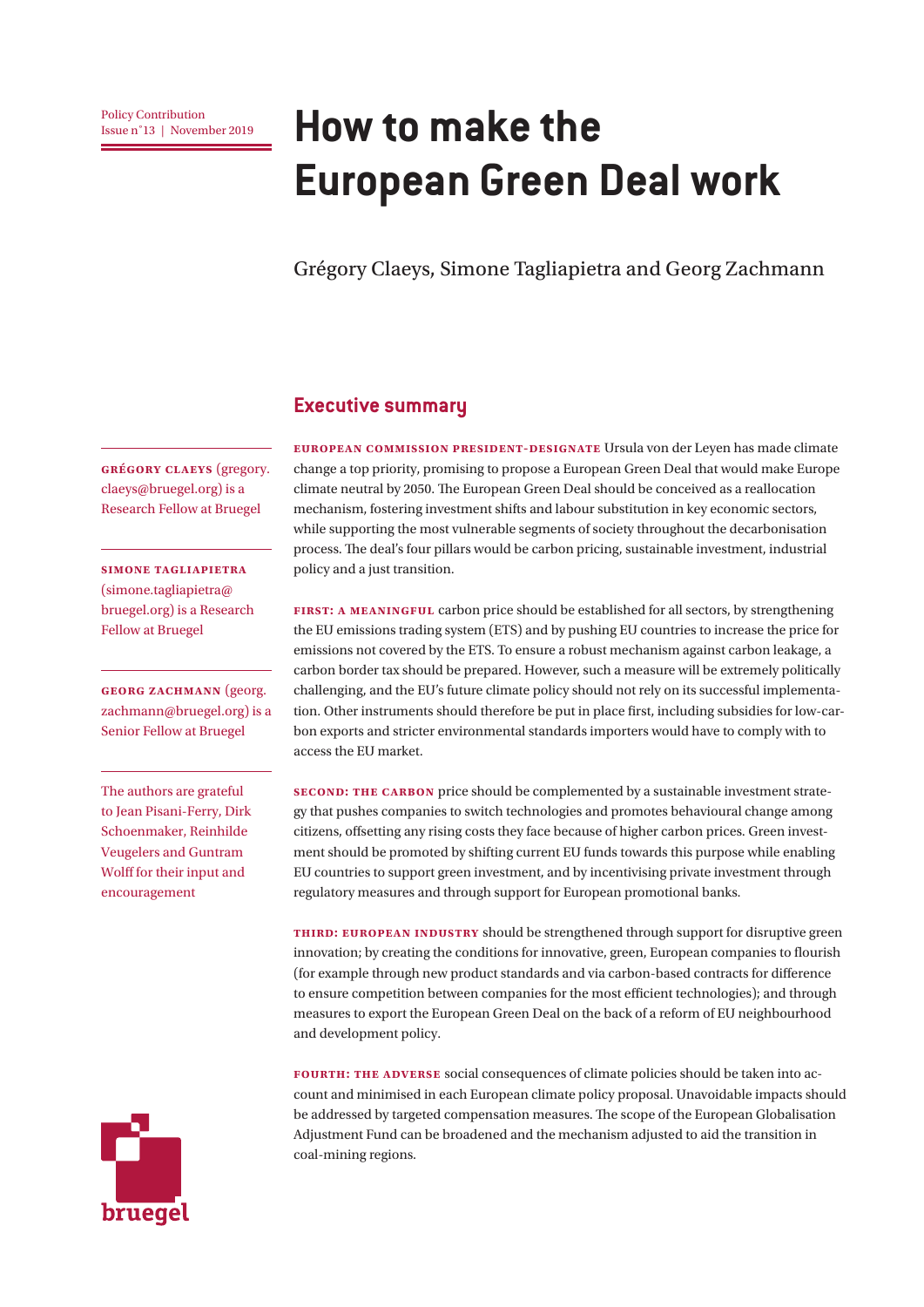### **1 The contours of the European Green Deal**

The European Union has stated repeatedly its aim to be at the forefront of global action against climate change. The EU has adopted policies to reduce its greenhouse gas emissions and support energy from clean sources, while being active in international climate negotiations. However, the EU has not managed to reduce its greenhouse gas emissions convincingly, and has not done enough to tackle emissions in some sectors. In transport, greenhouse gas emissions are rising, while in electricity systems coal continues to play a persistent role. Energy efficiency improvements in buildings have been unsatisfactory and the decarbonisation of industry has proved difficult. Meanwhile, climate policy has become one of the most divisive EU topics. The FridaysForFuture movement has mobilised mainly young people to demand stronger climate policies. In contrast, there has been a backlash against fossil-fuel price increases perceived as unfair, as seen with the *gilets jaunes* movement in France and beyond.

In this context, European Commission president-designate Ursula von der Leyen has promised to broaden and strengthen EU climate policy (von der Leyen, 2019). She intends to propose a European Climate Law that would require the EU to become climate neutral by 2050 – likely making Europe the first continent to do so. To reach this ambitious goal, a comprehensive policy framework is required, encompassing the climate, energy, environmental, industrial, economic and social aspects of this unprecedented process. This is what the European Green Deal is all about.

Von der Leyen has put forward a broad concept of the European Green Deal, sketching out about 20 different proposals. They include an increase in the EU's 2030 emissions reduction target from 40 to 55 percent, the introduction of a carbon border tax, the drafting of a Sustainable Europe Investment Plan, the partial transformation of the European Investment Bank (EIB) into a climate bank, the extension of the EU emissions trading system (ETS) and the development of a new industrial policy for Europe (von der Leyen, 2019). These proposals are preliminary and, at the time of writing, are still in the form of general policy guidelines. Von der Leyen has said she will come up with a detailed policy plan within the first 100 days of her mandate. So, while we have some general contours, the European Green Deal remains to be structured.

This Policy Contribution seeks to contribute to the design of the European Green Deal by outlining a realisable plan focused on what can be considered its four foundational pillars: carbon pricing, sustainable investment, industrial policy and a just transition.

# **2 How to price greenhouse gas emissions well**

Putting a price on all emissions is essential because it incentivises all relevant parties to reduce their greenhouse gas footprints. Without such a price, other climate policy measures – such as subsidies or standards - cannot effectively reduce emissions<sup>1</sup>. The new Commission is therefore right to strive for a sensible price on all greenhouse gas emissions. A major reform of emission pricing in Europe will have to address three questions of principle:

<sup>1</sup> Without a carbon price, falling fossil-fuel prices might make it attractive to use fossil fuels in unregulated sectors, while greater efficiency of devices might encourage increased usage (rebound effect).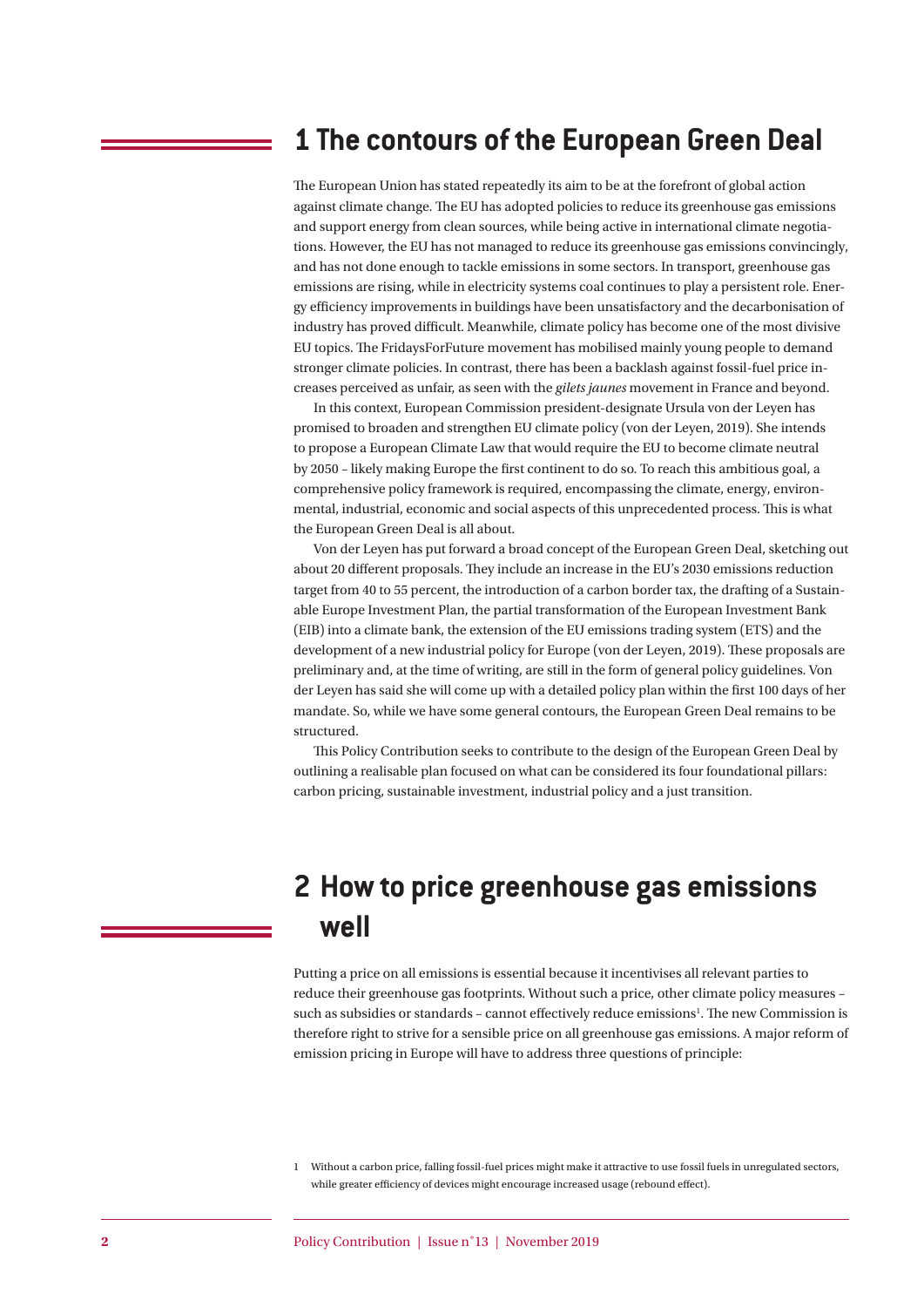#### A single price or differentiation between sectors/countries?

A key question when pricing greenhouse gas emissions is whether each unit of emissions (typically expressed as the greenhouse gas equivalent of one tonne of carbon dioxide) should have the same price, or whether prices in different sectors and/or different countries should be allowed to vary. Currently, Europe has a hybrid system. Greenhouse gas emissions from large industrial emitters (including power generators) that fall under the EU ETS have a single price throughout Europe, while other emissions, such as from heating or road transport, are not explicitly priced.

Textbook economics would suggest putting the same price on all emissions. This would incentivise economic actors to reduce all emissions that can be mitigated at a cost below this emission price and would avoid inefficient circumvention (such as consumers preferring to use natural gas that is not covered by the current emission pricing system, instead of electricity which is). Consequently, harmonising emission prices across sectors reduces the total cost of emissions reduction<sup>2</sup>.

But while a single carbon price for all sectors and countries is economically efficient, it implies substantial distributional effects. Two examples:

- 1. To decarbonise transport which is essential to achieve a carbon-neutral continent much higher carbon prices would be needed than the carbon price required to decarbonise most electricity production. Electricity prices will be determined by the most expensive unit that is needed to meet the demand – which will still often be a fossil-fuelled power plant (even though the bulk of electricity is produced carbon-free) – and might thus drastically increase without much impact on power-sector emissions. This will have massive distributional consequences as all electricity consumers will have to pay these higher prices.
- 2. A single carbon price will affect more poorer EU countries, which typically have higher emissions per unit of GDP. Therefore, in sectors with emissions that are not very sensitive to expected carbon prices<sup>3</sup>, keeping carbon prices lower might reduce undesirable distributive effects little impact on emissions.

For efficiency reasons, the European Commission should strive to converge towards a single carbon price over time. Heating and transport emissions should be priced to provide economic actors with incentives to change their consumption behaviour and/or invest in cleaner technologies. And emissions in sectors with high levels of trade across EU country borders (eg electricity and industry) should have the same price in each country to avoid distorting the single market<sup>4</sup>. But giving EU countries some flexibility to set prices for emissions that are price insensitive but have significant distributional consequences might have limited cost in terms of efficiency but high political value. The right tool would be a significant and rising European minimum tax rate on emissions, which those countries that want to cut emissions faster<sup>5</sup> can exceed if they want.

#### **Tax or trading permits?**

There are two main instruments for putting a price on emissions. Either the government fixes a price - a tax - or the government issues a fixed volume of emission allowances and leaves the market to determine a price for these allowances. Economists have a slight preference for taxation because there is less risk of getting the price wrong than of getting the volume wrong.

- 2 This is becoming more important as electrification is seen as a main avenue for decarbonisation. When fossil fuels in heating, cooling, mobility and other energy services compete with electricity, they should not be subject to (too) different carbon prices.
- 3 Th at is, when the level of the carbon price is very far from the marginal abatement cost in this sector.
- 4 Th is should also include the harmonisation/cancellation of existing national compensation schemes for indirect emission costs in the EU ETS.
- 5 For example, those EU countries that have above-average 'effort sharing' targets for 2030.

**A single carbon price for all sectors and countries is economically efficient but implies substantial**  distributional effects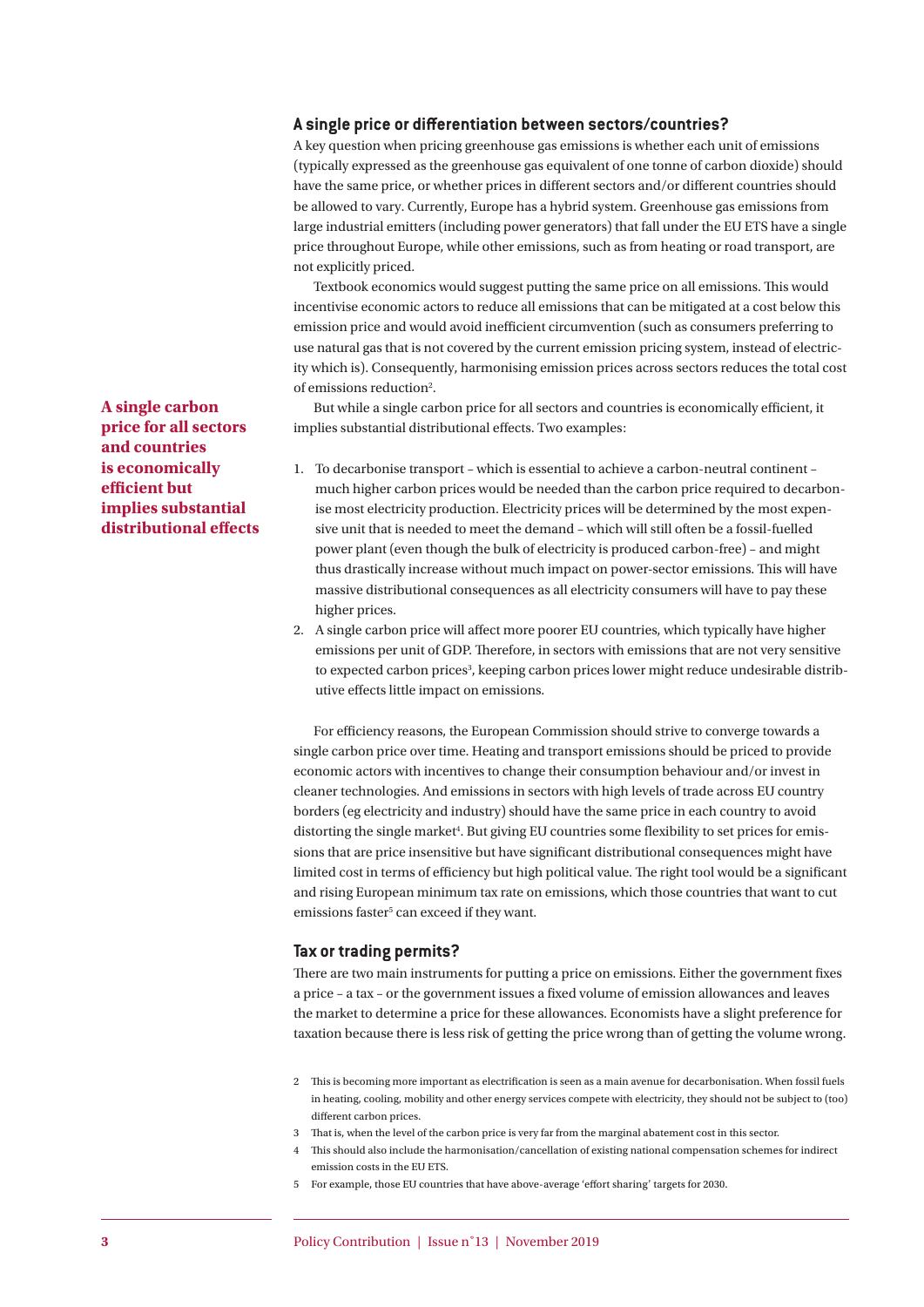But in practice, policymakers try to guide both the price and the volume by adjusting either if the system does not provide the expected results. Consequently, mixed systems (where some emissions are covered by carbon trading and others by taxes) and/or hybrid systems (where prices in trading systems are managed) are the norm rather than the exception.

The EU has a mixed system with half of the emissions falling under the EU ETS, and the other half being only partially covered by national taxes<sup>6</sup>. The EU ETS is also a hybrid system because the system is regularly adjusted to deliver 'sensible' prices<sup>7</sup>.

The European Green Deal can retain the current mixed and hybrid system. But it should include proposals to push EU countries to put the right prices on emissions in some of the areas not covered by EU ETS: transport, heating and maybe agriculture. The right approach would be to revise the 2003 Energy Taxation Directive (2003/96/EC), which sets minimum tax rates for fuels. A European agreement on minimum carbon prices in the non-ETS sectors would allow national governments to establish national carbon-pricing rules within their national fiscal systems, while reducing concerns about intra-EU carbon leakage. It will still be difficult to define a minimum tax rate that is equally acceptable to the poorest and richest countries. But as the fiscal revenues accrue at the national level, these revenues in principle allow each country to target compensation at the most affected national consumers.

The EU ETS can also be strengthened by providing investors with some clearer guidance on future prices. Our suggestion would be to give the European Investment Bank a mandate to sell guarantees that protect investors against low carbon prices in the future. This would create a liability for future governments in case of carbon prices that are too low<sup>8</sup>.

#### **What to do with the revenues**

Emissions pricing in the EU can bring substantial revenues. Putting a price of €40/tonne<sup>9</sup> on all EU emissions (around 4.5 billion tonnes annually) would lead to €180 billion in revenues – significantly more than the current revenues from the EU ETS (around  $E25$  billion<sup>10</sup>).

The first issue is how much of this money would accrue at the European level and how much at national level. This is a largely political question. While it might be more efficient to have more revenues available in the centre to enable compromises in difficult issues. EU countries in the past only allowed the European Commission to set up two relatively small centralised funds (see section 4). The second question is what to use these revenues for. They can be used for the general budget, returned to consumers to mitigate distributional effects (see section 5), used to support the development of low-carbon alternatives, public investment in low-carbon infrastructure, or given to companies to compensate them for competitive disadvantage arising from stronger climate policies. Getting this balance right will be

- 8 For more details on such guarantees, see Zachmann (2013).
- 9 There is no European Commission modelling on what carbon price would be needed to achieve 50-55 percent decarbonisation by 2030. Existing modelling for policies that imply a 45 percent emissions cut by 2030 compared to 1990 indicate a carbon price of at least €28. But targeting to go from 4300 million tons of CO2 equivalent of greenhouse gases (mt) in 2020 to 2600 mt (a 55 percent reduction compared to 1990) instead of 3100 mt (minus 45 percent compared to 1990) implies an almost 50 percent increase in mitigation (from 1200 mt to 1700 mt), which arguably comes at strongly increasing marginal cost. See https://ec.europa.eu/energy/sites/ener/files/technical note\_on\_the\_euco3232\_final\_14062019.pdf.
- 10 The EU ETS covers less than half of all emissions. Only about 60 percent of the allowances are auctioned, and the price at time of writing is around €25.

<sup>6</sup> Th ere is a complex national patchwork of explicit or implicit taxation of fossil fuel use in transport and heating (Kettner-Marx and Kletsen-Slamanig, 2018).

<sup>7</sup> A surplus of emission allowances has built up in the ETS since 2009, as a consequence of the economic crisis and high imports of international credits. This led to low carbon prices. This problem was addressed by introducing in January 2019 a market stability reserve: a system under which 900 million allowances are transferring into a reserve rather than auctioned. As a consequence of this intervention, the price of emission allowances quickly increased from below €10 in early 2018 to about €25 per tonne of CO2 at the time of writing.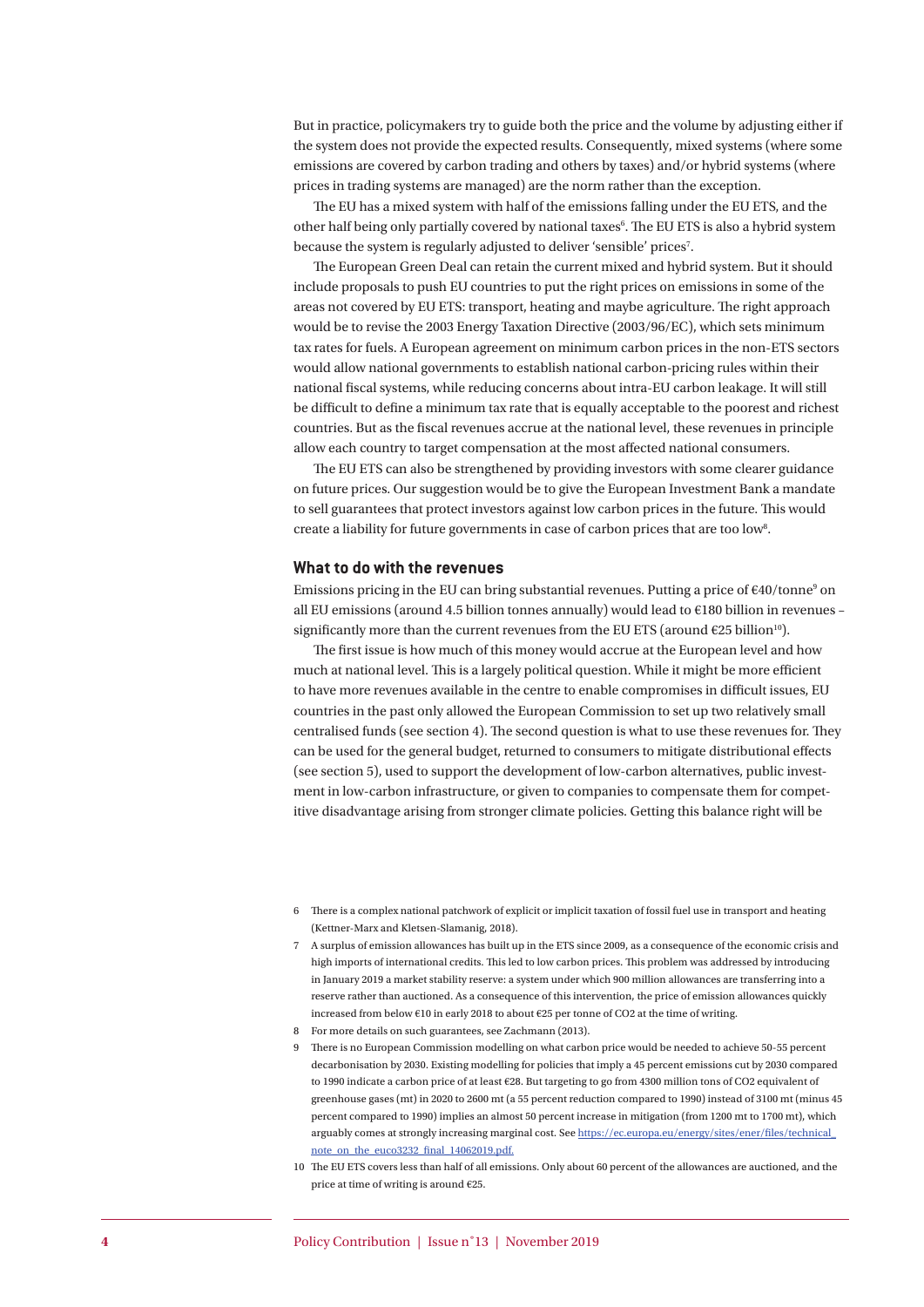crucial for the political viability of any emissions pricing system<sup>11</sup>.

Currently, most ETS revenue is given to national governments, which are bound by a relatively weakly monitored commitment to spend half of the money for climate and energy purposes. For the years 2021-30 two special European funds have been set up to centrally support innovation (Innovation fund: €20 billion) and lower-income EU countries (modernisation fund: 2 percent of issued allowances).

We would advise against using additional emissions pricing revenues in the general budgets of EU countries, and would suggest instead to use additional funds to support the development of the low-carbon economy through public funding of research, development and innovation, support for private investment in low-carbon alternatives, and compensation for the most-affected households that must increase their carbon-related spending (heating, electricity).

#### **Dealing with leakage**

If Europe puts in place a stringent climate policy while other parts of the world do not, there is a risk that emissions-intensive companies might leave the EU with its high emission prices, and relocate to places with significantly lower or no emission prices. This is called carbon leakage. This issue is set to become more relevant with the EU pursuing a more ambitious climate policy, but we do not know the exact order of magnitude of the issue (PMR, 2015). Studies show that carbon leakage has not represented a substantial issue for EU industry under the ETS (Branger *et al*, 2017; Ferguson and Sanctuary, 2019; Zachmann *et al*, 2011). It is also important to consider that the carbon price represents one element among many others in an industrial strategy. Other considerations include energy prices, logistics, territorial legacy and innovation ecosystems.

Currently, carbon leakage is dealt with by giving emission allowances for free to companies in specific sectors. The allocation mechanism for free allowances is based on production benchmarks to ensure that companies have an incentive to reduce emissions but not to reduce production in the EU. But the mechanism has led to massive windfall profits for companies (they received allowances for free but included the cost of emissions in the price of their products). It is not desirable to continue with this method to deal with carbon leakage.

Part of the European Green Deal, according to von der Leyen, would be an alternative system: a carbon border tax (CBT). This has two aims: i) preventing carbon leakage by ensuring that all goods consumed in the EU, whether imported or produced domestically, are treated the same; ii) pushing other countries across the world to also decarbonise. This would be achieved by putting a tax or tariff on the emissions embedded in imported products. In addition, EU exporters might reclaim the cost of the emissions embedded in their products to ensure that European companies are not at a competitive disadvantage when selling abroad.

In reality, calculating the emissions content of imports is feasible<sup>12</sup> but difficult, as all emissions along the entire value chain would need to be considered. Even more challenging would be the risk of potential retaliation from trade partners. Von der Leyen already made clear that a CBT should be compatible with the rules of the World Trade Organisation (WTO), to ensure that countries cannot retaliate based on WTO rules. But even if the CBT is safeguarded against formal objections, trade partners might still perceive a CBT as overreach and threaten/implement retaliatory measures (such as, for example, when the EU tried to

**Carbon leakage has not represented a substantial issue for EU industry under the emissions trading system**

<sup>11</sup> By definition, carbon tax revenues would go into the general budget. But implicit linkage to expenditure is a common practice when introducing new taxes. For revenues from the ETS, the EU and member states would be relatively free to dedicate it to specific purposes.

<sup>12</sup> The EU could use standardised norms such as ISO 14067 that have been created to measure the carbon footprint of products (for details, see https://www.iso.org/obp/ui#iso:std:iso:14067:ed-1:v1:en).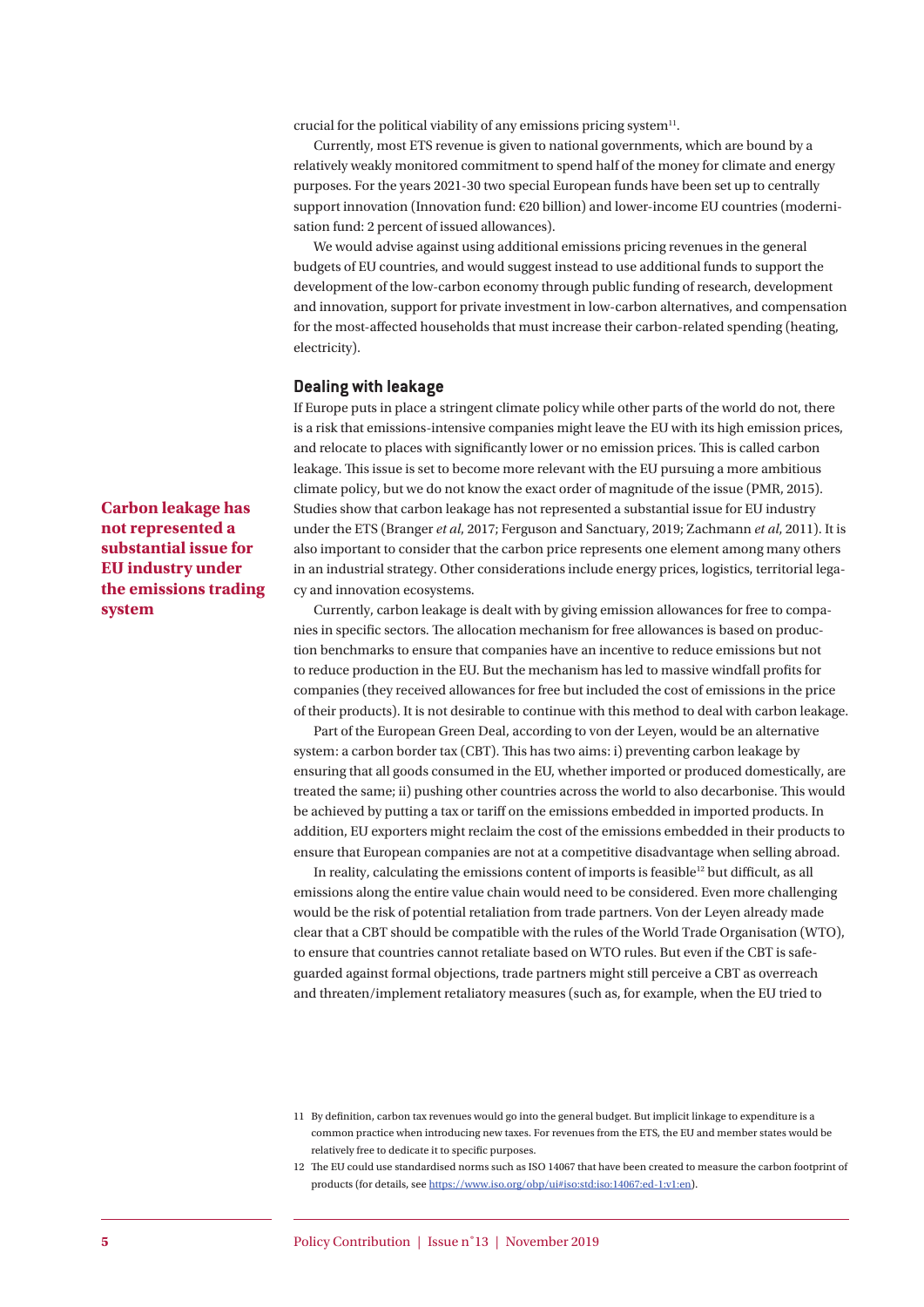introduce a unilateral carbon price on intercontinental flights)<sup>13</sup>. The ongoing fierce debate between proponents and opponents of such a tax<sup>14</sup> show that achieving a meaningful border tax will require the expenditure of a great deal of political capital in Brussels and the national capitals. There is a risk that discussing a complex solution to a potential problem will distract attention from more urgent issues and result in a weak compromise.

Any CBT proposal will be extremely politically challenging, and the EU's future climate policy should not rely on its successful implementation. This is particularly because the scale of the carbon leakage problem remains unknown.

Therefore, the EU should follow a trial-and-error approach, with the first priority being to do what is necessary to ensure an appropriate price on all greenhouse gas emissions in Europe. As far as the leakage risk is concerned, the EU should help domestic producers of steel, cement and chemicals (eg the products most affected by higher carbon prices) to become cleaner – as it did in the past with renewable energy subsidies for the electricity sector. Companies that produce internationally traded goods with significantly lower emissions than the average could be granted subsidies linked to the reduced emissions. The value of these subsidies per tonne of mitigated emissions might be significantly higher than the carbon price as long as the new technologies are not mature. This could help to build the competitive advantage of European industry for the global low-carbon economy (see section 5). In addition, carbon rebates for exports (ie companies can reclaim the carbon price embedded in export products) can be applied, combined with a support scheme for low-carbon production of otherwise emissions-intensive products.

As far as the second aim of pushing other countries across the world towards decarbonisation is concerned, the EU should make better use of environmental standards. Requiring compliance with strict environmental regulations a condition of access to the EU market of 500 million people should be a strong incentive to all other countries to adapt and change their production processes.

In parallel, the European Commission should work on a WTO-compatible and acceptable CBT, but should hold off from implementing it<sup>15</sup>. The Commission should closely monitor the evolution of carbon leakage risks in Europe, and ultimately implement a CBT if the risks start to materialise.

### **3 Mobilising investment for the transition**

#### **How large is the 'green investment gap'?**

Most estimates of the yearly average additional investment (public and private) necessary to achieve the EU's current 2030 climate and energy targets are in the range of €175 billion to €290 billion<sup>16</sup>. The European Commission's most recent estimate (European Commission, 2019a) of this 'green investment gap', taking into account the currently agreed target<sup>17</sup>, is  $\epsilon$ 260 billion per year. According to this estimate, the investment needs per sector would be: €125

- 13 In 2012 the EU tried to make intercontinental flights leaving from or arriving in the EU buy emission allowances for the whole emissions of each flight. It was seen as a relatively simple case. Nevertheless, WTO compliance of the scheme was challenged and fierce opposition from the US and China (which threatened to retaliate by no longer buying Airbuses) killed the project politically.
- 14 See, for example, Horn and Sapir (2019) and Wolff (2019).
- 15 Our proposals would actually give time to the European Commission to prepare a ready-made solution for a CBT if it is needed in the future.
- 16 See for instance European Commission (2018a).
- 17 However, this estimate corresponds to a -40 percent emission reduction target, not to the more ambitious -55 percent proposed by Ursula von der Leyen. As abatement costs are typically non-linear, the green investment gap to reach that target could even be larger.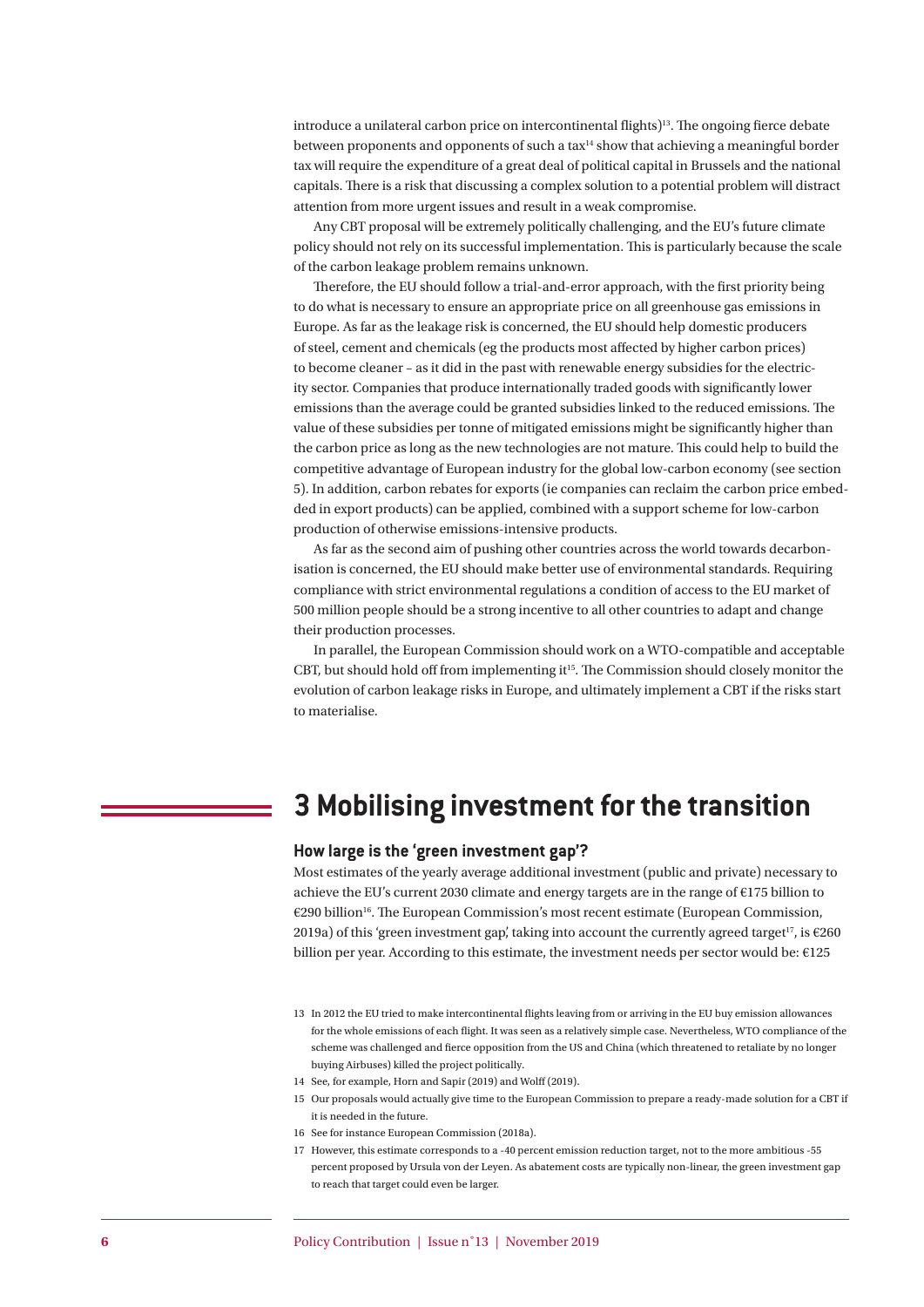billion for the residential sector, €71 billion for the service sector, €21 billion for the transport sector, €21 billion for power generation, €13 billion for the power grid, €4 billion for the industry sector, and €2 billion for boilers.

Whatever the exact aggregate number for the 'green investment gap', it is important to note that the models used in these estimations tend to underestimate investment that will be needed for the low-carbon transition<sup>18</sup>. In addition, the success of technologies in the long run is highly uncertain. As a result, it might be preferable to over-invest in green R&D in the short-term to insure against potentially catastrophic events in the future. Also, scenarios involving less behavioural change on the part of citizens are generally the most expensive in terms of investment. This means that if Europeans want to preserve their current way of life as much as possible they need to invest even more today. All in all, despite the high uncertainty surrounding these estimates, the desirable number for additional investment is probably nearer to the €250-300 billion per year range<sup>19</sup>. In this context, the Sustainable Europe Investment Plan mentioned by Ursula von der Leyen in her political guidelines and in her first speech (16 July 2019) to the European Parliament only envisages a  $\epsilon$ 100 billion per year target.

What would be the macro consequences of the Green Deal? Despite the potentially significant size of the plan (and despite being a good selling point for the European Green Deal), the possibility of obtaining a so-called double dividend - both a positive environmental effect and a positive macroeconomic effect – seems to be overstated. Even if the potential crowding-out effect of the investment pillar of the European Green Deal appears to be very low, especially in today's low interest rate environment, the aggregate macroeconomic effect of the transition, and of the investment plan to support it, is overall expected to be relatively modest<sup>20</sup> (around +0.1 percent of annual GDP growth according the literature review conducted by Gueret *et al*, 2019)<sup>21</sup>. Besides, the overarching objective of the Green Deal should not be to boost growth $^{22}$  but to facilitate the necessary reallocation of capital in and across sectors in order to decarbonise, and to mitigate the resulting reallocation in employment (which is discussed in more detail in section 5).

Having said that, even if the overall impact on growth is expected to be small over the whole period, a potential co-benefit from a macro perspective of having a 10-year investment plan ready would be to have a list of concrete off -the-shelf investment projects that can be rolled out more quickly if they are needed from a countercyclical perspective (which might come in handy quickly given the slowdown currently experienced by the European economy). This would boost the total macroeconomic effect of the plan, given that multipliers have been higher during recessions.

In terms of timing, political economy considerations dictate clear sequencing: green investments need to be made as soon as possible, before carbon prices rise to a high level, so households and companies can switch smoothly to green alternatives when this happens. The green investment push thus needs to start now. The temptation to procrastinate and to leave the burden of reaching the 2030 targets to the 2024-2029 Commission should be avoided.

- 18 For instance, the PRIMES model used by the European Commission *"does not include investment in roads, railways, ports and airports infrastructure and in systems facilitating sharing of vehicles etc., as these are out of the scope of the model. Investment or hidden costs related to behavioural or organisation structural changes or in sectors outside energy are not part of the calculation of investment expenditures either. Generally, the model does not include the full investment expenditure of industrial plants and buildings, but only the parts that relate to energy and effi ciency and to a certain extent to the additional investment expenditure to change process technology in the industry"* (European Commission, 2018b, p330).
- 19 This number increases further if the international climate finance promises of developed countries from the 2015 Paris Agreement are added (\$100 billion per year).
- 20 This is probably the case because the models used assume a low multiplier on average over the next decade.
- 21 This does not take into account, however, that averting climate change soon enough would lead to the avoidance of (hardly quantifiable) costs related to health care, climate-related damage, the loss of value of stranded assets, migration, and to compensation for distributional effects.
- 22 Actually, boosting growth significantly could make the climate targets harder to achieve, unless a full decoupling of economic growth and greenhouse gas emissions is achieved thanks to technological progress.

**The overarching objective of the Green Deal should not be to boost growth but to facilitate the reallocation of capital in and across sectors in order to decarbonise**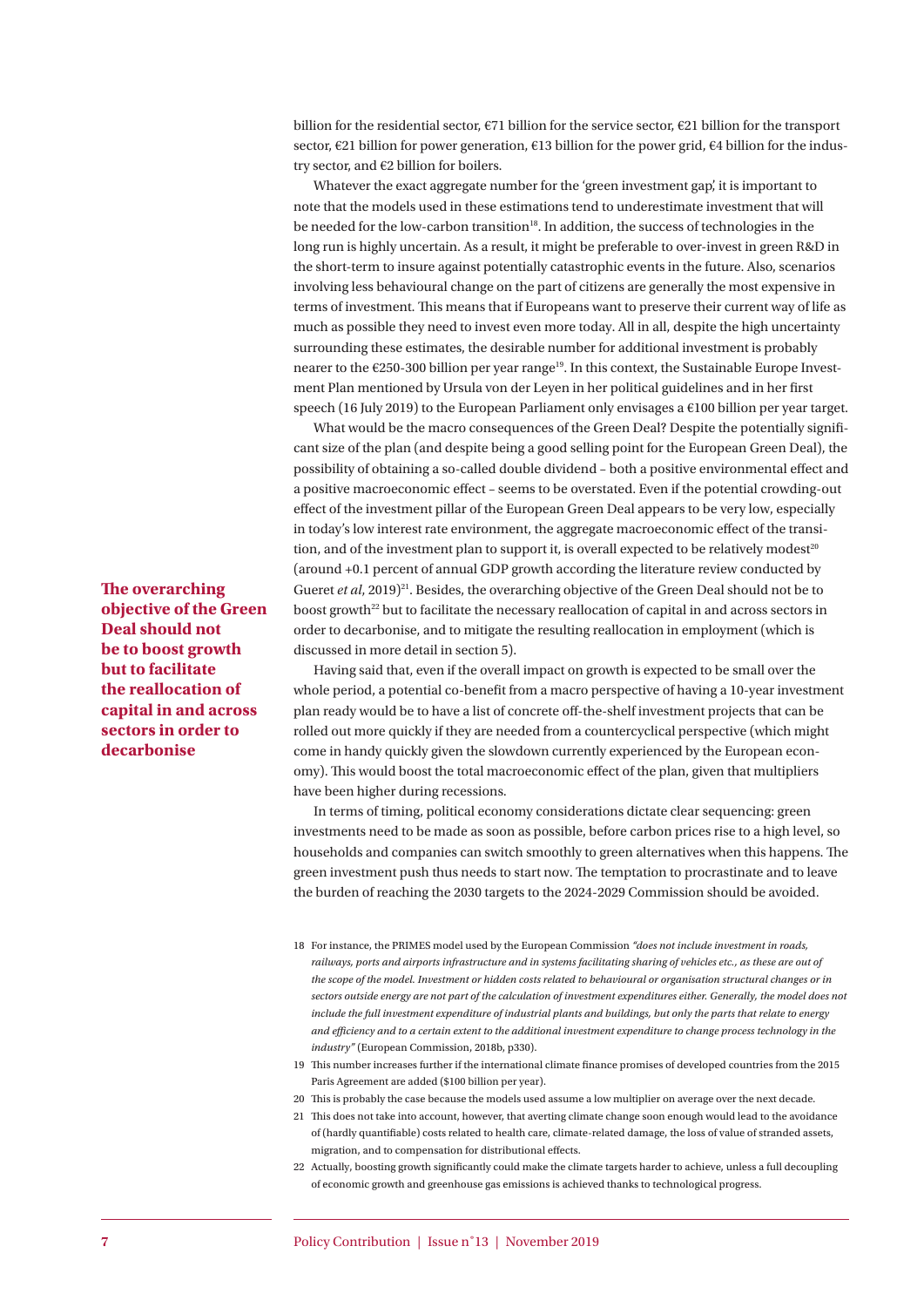The EU has very limited resources to conduct its own investments. Its main role in plugging the green investment gap will thus be to design an investment plan that will: 1) mobilise public funds through the EU budget and member states' national budgets and through the European Investment Bank in order to take advantage of the historically low interest rates from which European governments and institutions currently benefit, and 2) incentivise the private sector to invest in the transition.

#### **How can the Commission boost public investment for the transition?**

Public investment will be needed because of the public-good nature of some the investments. This will be particularly the case for deployment of a sustainable transportation system, which will involve, first, helping owners of old polluting vehicles to replace them by more environmental-friendly vehicles, and, more importantly, developing alternatives to car ownership. This implies renovating the railway network or building bicycle facilities. Another important role for the public sector will be to renovate public buildings and social housing to make them energy efficient. Finally, public authorities will also have to invest in R&D in new technologies, especially carbon capture and storage. More generally, direct public investment is also important for increasing the long-term credibility of other climate-mitigation instruments and to reduce the potential regulatory risk perceived by private investors. From an incentive perspective, it is important also that governments should bear some of the losses in case of failure resulting from a change in environmental regulation to convince investors the regulation is definitive.

The role of the Commission will be twofold: greening the EU's own investments, and encouraging EU countries green their public investments.

#### Greening the EU's own investments

At the European level, the main tool to invest directly will remain the EU budget. The European Commission (2018c) has already proposed to increase the share of EU spending that contributes to the EU's climate objectives from 20 percent in the 2014-20 Multiannual Financial Framework (MFF) to at least 25 percent in the next MFF (ie from about €30 billion to about  $€45$  billion per year over 7 years). This is a good first step, but there are two important caveats.

First, given the total size of the EU budget (around 1 percent of GDP), it will always remain a marginal source of green investment compared to the overall needs. But even if the overall effect is small, the share of cohesion policy funding in public investment per EU country is very variable (from zero in Luxembourg to 84 percent in Portugal<sup>23</sup>), which means that a shift towards green investment in the EU budget could still play a catalyst role in some countries in which cohesion funds play a significant role.

Second, increasing the target goes in the right direction, but for the EU budget to be significant in filling the green investment gap, it is also crucial to review how EU expenditures are accounted for as contributing to the fight against climate change. The current methodology tends to overestimate substantially the contribution of the EU budget, in particular of agricultural funds (European Court of Auditors, 2016). Each expenditure item is given a climate coefficient of 0 percent, 40 percent or 100 percent depending on its contribution to climate change mitigation or adaptation. This method has the advantage of being simple and pragmatic, but can be highly misleading: for instance, expenditure that leads to an increase in emissions does not have a negative coefficient for negative impact. A more demanding but much more accurate methodology that would try to estimate carbon content of each action would help make the EU budget genuinely greener.

#### Encouraging and enabling green public investment by EU countries

Despite the EU budget's significant role in some countries, most public investment is still carried out at the national level in the EU. As a result, the strategic goals and the funds allocated

23 https://cohesiondata.ec.europa.eu/Other/-of-cohesion-policy-funding-in-public-investment-p/7bw6-2dw3.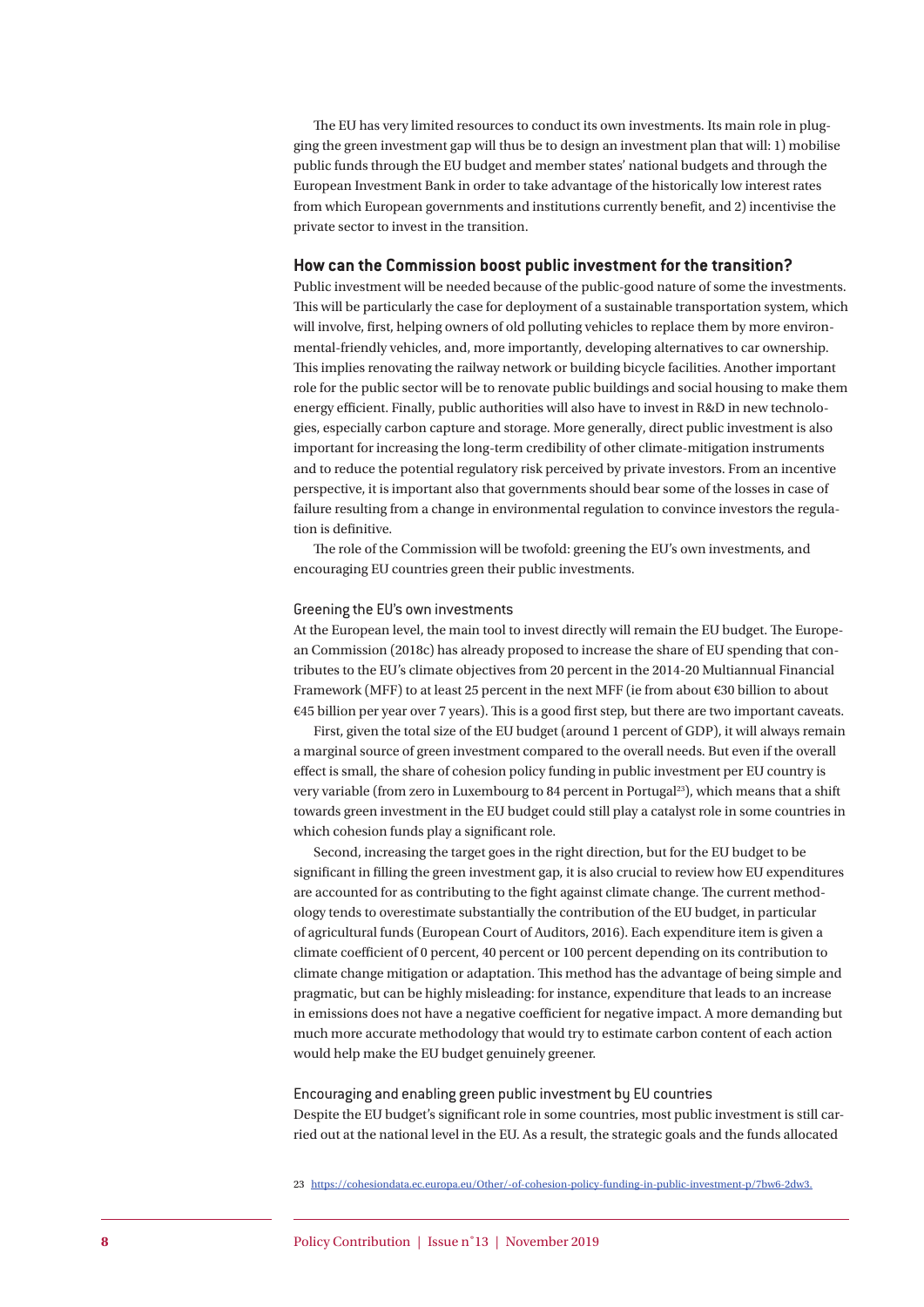to them are in the hands of national governments and not under the control of the EU. If the European Commission wants to foster investment to accelerate the transition, it must find a way to encourage public investment in member states and then use indirect measures to steer it so it contributes to the climate objective. For this, the Commission has two main tools at its disposal.

The first is the country-specific recommendations made under the European Semester, which have recently highlighted the need for investment in some particular sectors at the local level to fulfil common objectives, including the fight against climate change (European Commission, 2019b). Even though EU countries have often not followed through on the country-specific recommendations in recent years (Efstathiou and Wolff, 2018), this represents at least a welcome first attempt to coordinate investment across member states around some European priorities.

The second, and probably more influential, tool for the EU to steer investment is the European fiscal framework. In general, fiscal rules should be reformed to deter countries from slashing public investment when they consolidate their public finances, and to ensure that they are able to take advantage of favourable interest rates to invest in public goods. One way to do that would be to include some form of golden rule in the European fiscal framework to allow the financing of investments through the issuing of debt. At the very least, as proposed by Claeys *et al* (2016), public investment could be accounted for in the same way that corporate investment is accounted for: its costs could be distributed over the whole service life of the investment, rather than smoothed over four years, as is the case now.

If an agreement cannot be found to reform thoroughly the fiscal rules to make them more investment-friendly in general, a reform focused on authorising deficit-financed green investment during the transition should be pursued as part of the European Green Deal. One way to put in place a form of 'green golden rule' would be to revise the investment clause of the European fiscal framework to make it much more flexible in order to exempt from the fiscal rules public investment that mitigates or adapts to climate change.

In fact, the current clause already allows for deviation from the structural balance medium-term objective to finance investments "with positive, direct and verifiable long-term *effects on growth and on the sustainability of public finances*". Given the potentially high risk in the long run of climate change for public finances, it would not be a stretch to apply the clause to green investment. However, other refinements would be necessary to transform the clause from a temporary exemption that can only be used in bad times<sup>24</sup> to a more permanent exemption for green investment from the rules, even in good times.

To avoid any abuse of such a green investment clause by EU countries that might be tempted to apply the exemption to their current expenditures, two safeguards could be introduced. First, the maximum amount of green investment exempted could be related to the level of the green investment gap in each country, which would be determined each year as part of the European Semester. Second, clear accounting rules would be needed to separate investment in the low-carbon transition from other expenditures. This could be facilitated by the introduction of an ambitious taxonomy for sustainable finance<sup>25</sup> and clear rules concerning the issuance of green bonds. Well-defined green investments financed through the issuance of green bonds could thus be clearly separated from the rest of the budget and exempted from the rules.

**A 'green golden rule' could make the European fiscal framework much**  more flexible by **exempting from the fi scal rules public investment that mitigates or adapts to climate change**

<sup>24</sup> Today, the investment clause is subject to the following conditions: that the member state's GDP growth is forecast to be negative or to remain well below its potential (resulting in negative output gap greater than 1.5 percent of potential GDP) and that the member state remains in the preventive arm and that an appropriate safety margin with respect to the 3 percent of GDP deficit reference value is preserved (European Commission, 2019c). As a result of these restrictive conditions, only two countries, Italy and Finland, have so far applied to the use the investment clause.

<sup>25</sup> Such a taxonomy is at time of writing under discussion; see https://ec.europa.eu/info/business-economy-euro/ banking-and-finance/green-finance\_en.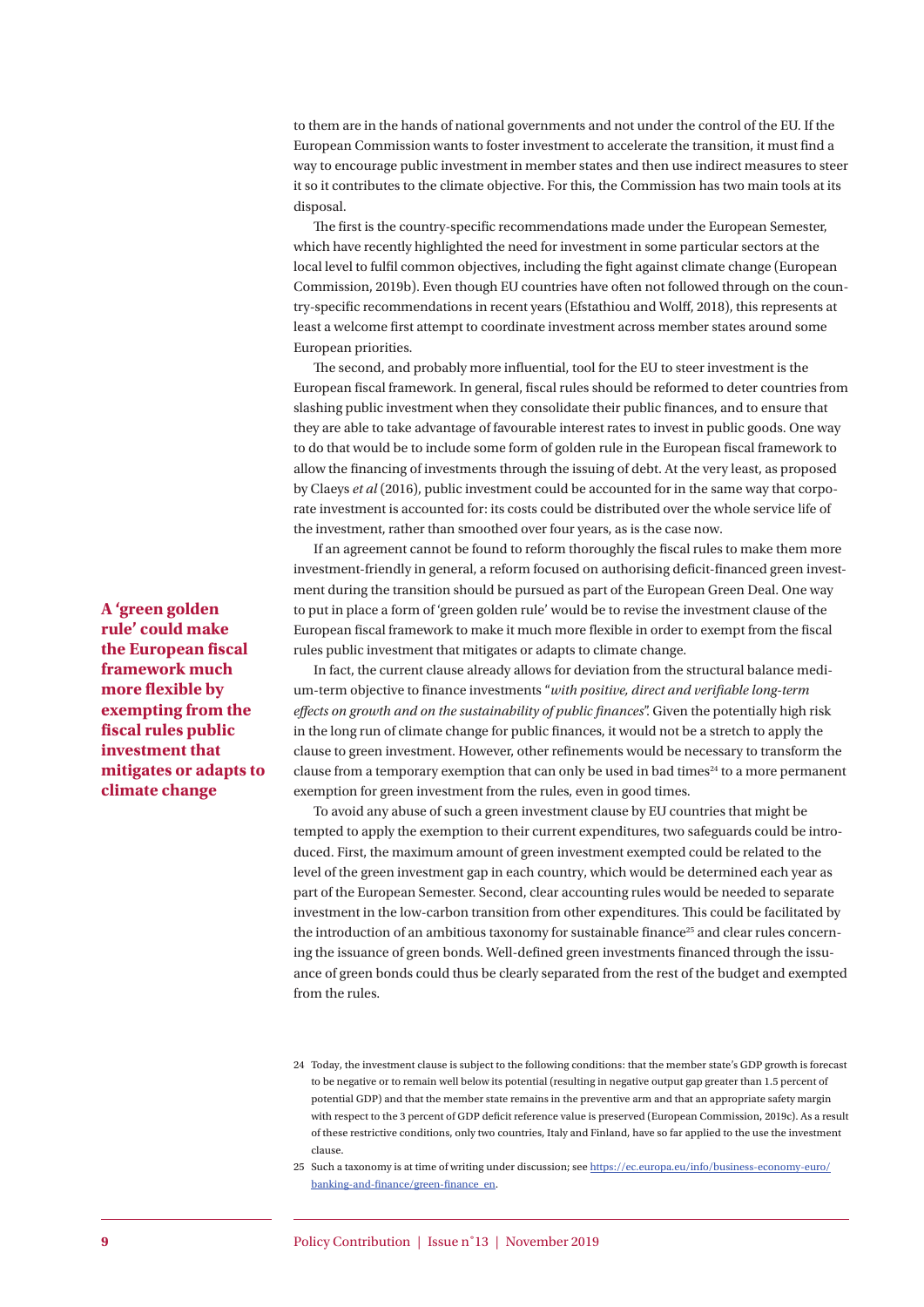#### **How can the Commission encourage private investment in the transition?**

Corporations and households will be responsible for the vast majority of investment needed for the transition<sup>26</sup>, as the sectoral distribution of investment needs also suggests. Private investment will drive the electrification and improved energy efficiency of the privately-owned segment of the residential sector, and of the service and industry sectors. Private investment will also represent most of the investment in the transport sector given that replacement of private vehicles will be covered by households. In the energy sector, investment in renewable power generation or electricity storage will mainly be financed by the private sector. The Commission thus needs to find a way to mobilise significant resources from the private sector and redirect financing from brown towards green activities to fill the green investment gap. The role of the Commission will be twofold: to create a conducive regulatory framework, and to improve the financing conditions for green investment.

#### Creating a conducive regulatory framework

The most important tool to push companies and households away from brown activities will be a high carbon price (see section 2). Another important step will be to put in place as soon as possible an ambitious investment taxonomy that will make brown activities unattractive to investors.

But these tools will not be enough to encourage the efficient deployment of immature low-carbon technologies, which are confronted with several market failures. Private deployment of low-carbon technologies will help to bring down the cost of these technologies (as was the case for photovoltaic, wind, batteries and electric vehicles) and will therefore enable large-scale take-up in the EU and beyond.

Hence, public support instruments beyond carbon pricing will be crucial for an efficient decarbonisation pathway. Particularly important will be public support for private R&D investment, pilot projects and first deployment. Much of the monetary incentives will have to come from the member states. But the Commission must enable and encourage such incentives by allowing EU countries (especially in terms of state aid rules) to experiment with support programmes.

#### Improving the financing conditions for green private investment

Many green technologies are more capital intensive than brown technologies. Consequently, financing conditions play an important role in the technology choices of economic actors. In other words, there are many sectors in which, depending on the interest rate and on their access to finance, households and companies can choose either green (for example an electric vehicle with a high capital cost but lower fuel costs) or brown (for example a conventional car with a lower upfront cost but higher fuel costs)<sup>27</sup>.

Direct support for private investment is thus complementary to the price and regulatory incentives needed to solve market failures. In particular, it is crucial to provide assistance to valuable projects that face financing constraints because their social desirability arises from positive externalities that are not internalised by private investors or manifests itself beyond the maturity of traditional financial instruments - scenarios that are particularly the case for green investment. The best instrument for this would be to use more actively public development banks - the EIB and national public finance institutions - to finance the transition.

On that front, the Commission's main tool to crowd-in private investment will remain InvestEU, the upgraded version of the Juncker Plan, which at time of writing is planned to continue to be part of the EU Multiannual Financial Framework for 2021-2027.

The Juncker Plan was originally intended as a short-term demand stimulus to substantially

**Private investment will drive electrification and improved energy efficiency**, and will **also represent most of the investment in the transport sector**

<sup>26</sup> Overall, it is useful to remember as an order of magnitude that public investment represents around 3 percent of EU GDP, while private investment represents 17 percent of EU GDP in 2019 (AMECO).

<sup>27</sup> The current low interest rates are thus good news for low-carbon technologies but there is no guarantee that interest rates will remain as low as now throughout the whole transition.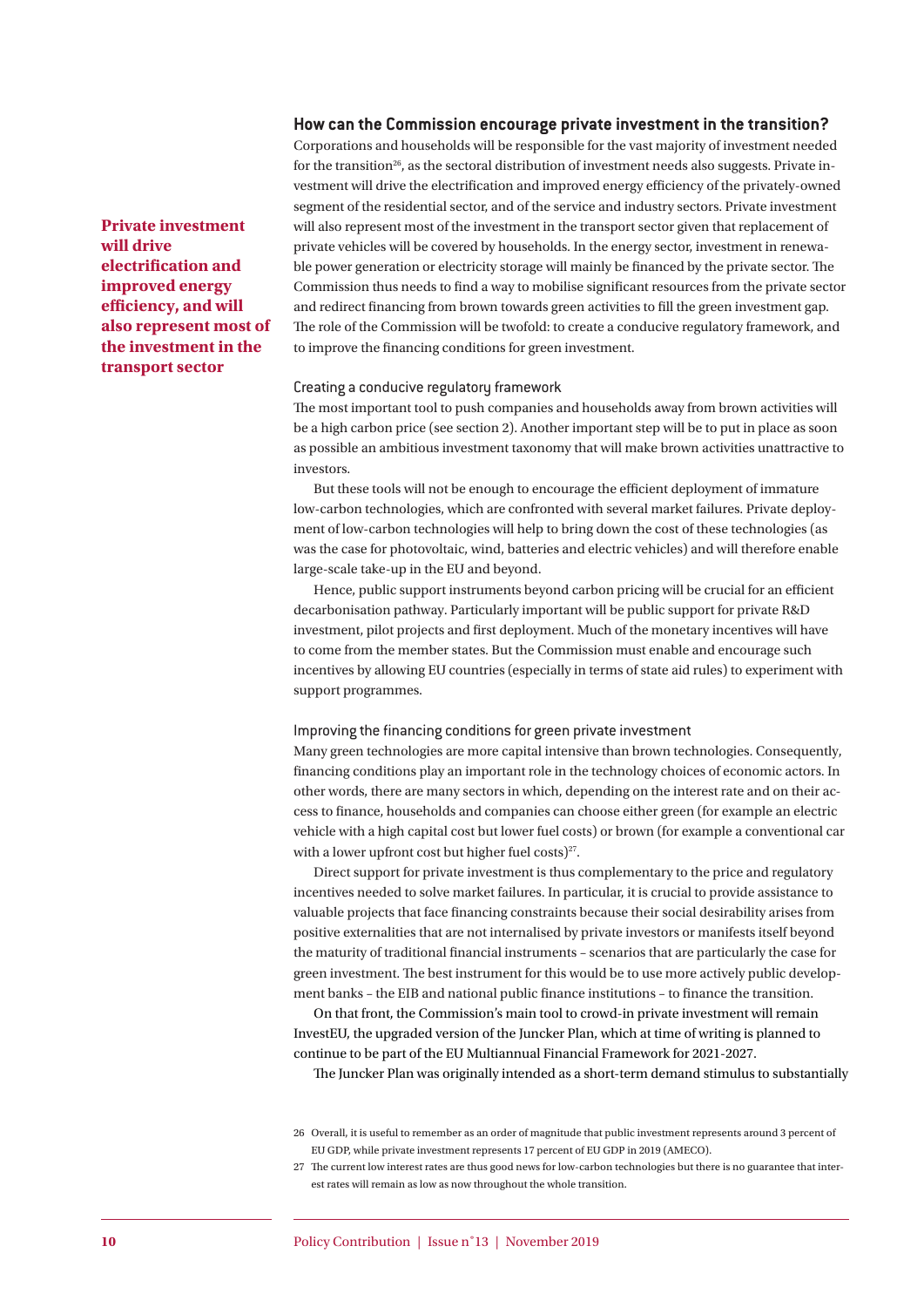leverage the Commission's limited resources through private investment. The European Fund for Strategic Investments (EFSI) – the formal name of the main instrument of the Juncker Plan – received a  $\epsilon$ 16 billion guarantee from the EU budget and  $\epsilon$ 5 billion of the EIB's own resources to enable the EIB Group to invest in riskier projects that have difficulty finding other sources of financing, and to reduce the potential crowding-out effect, without risking its AAA rating. This was supposed to generate at least  $\epsilon$ 315 billion of additional investment before mid-2018 by crowding-in private investors. EFSI was extended in 2017 until 2020 and the guarantee increased to  $\epsilon$ 33.5 billion ( $\epsilon$ 26 billion from the EU guarantee and  $\epsilon$ 7.5 billion from the EIB) with the goal of mobilising €500 billion in additional investment by 2020. For 2021-2027, the proposed size of the InvestEU guarantee is €38 billion, which is expected to mobilise €650 billion in investment, with 30 percent of this overall budget contributing to climate objectives.

It is difficult to assess if the Juncker Plan has achieved its goal and contributed significantly to an increase in investment in Europe, but the European Court of Auditors (2019) and Claeys and Leandro (2016) were sceptical about the additionality of investments decided under the plan. According to the European Court of Auditors (2019), at least one third of the projects were not additional, ie they could have been executed without EFSI, either by the EIB without EU budget support, or via alternative private financing sources. Another issue with the plan is the slow disbursement of the funds. According to the EIB's own model (EIB, 2018), the peak impact of the plan will be in 2020-2021, six years after its design and 12 years after the beginning of the crisis. The Juncker Plan could not function as a stimulus tool.

However, despite its flaws as a stimulus plan, the Juncker Plan was a smart attempt to leverage the very limited EU resources using private capital markets. Moreover, improvements were made when the plan was renewed in 2017, and others improvements are envisaged as part of the InvestEU proposal. The new approach is to put less emphasis on volume and more emphasis on investing in the EU's top priorities, in particular fighting climate change. However, to ensure InvestEU succeeds, additional changes to the programme and its governance should be made. In particular, the additionality criteria in the choice of projects that can benefit from the EU guarantee should be improved. To ensure that these projects are additional, they need to be different to the usual EIB projects, otherwise the green investment gap will not be reduced. The EIB's internal rating currently plays an important role in determining whether projects can be submitted to the independent committee in charge of granting the EFSI label. However, the ratings themselves are provided by the EIB team, creating a risk that the EIB has an incentive to under-rate projects to make them eligible for the EU guarantee and to reduce its own risks. As a safeguard against this, the rating could be delegated to an independent team. Other changes could also be considered to ensure that financed projects are different from traditional EIB projects, such as the systematic use of subordinated instruments or of instruments with longer maturities. Furthermore, to be truly additional, InvestEU should focus on projects that really lack financing options.

In addition, for InvestEU to become the main financial vehicle of the European Green Deal, the guidelines need to be much stricter in terms of sustainability. For instance, almost three quarters of the projects supported by EFSI in the transport sector in the first three years of the programme were high-carbon projects, and EFSI still supports fossil-fuel projects in the energy sector (Roggenbuck and Sol, 2019). The selection of projects thus needs to be much stricter and in line with climate goals.

A more radical approach could be for the Commission to push for the reform of the European Investment Bank in order to adapt its mission and transform it into the EU's climate bank. In her political guidelines, von der Leyen said she wanted to increase the share of total EIB financing dedicated to climate investment from 25 percent to 50 percent by 2025. To do this, the Commission must convince the EIB board of governors - the finance ministers of EU

**For InvestEU to become the main fi nancial vehicle of the European Green Deal, its guidelines need to be much stricter in terms of sustainability**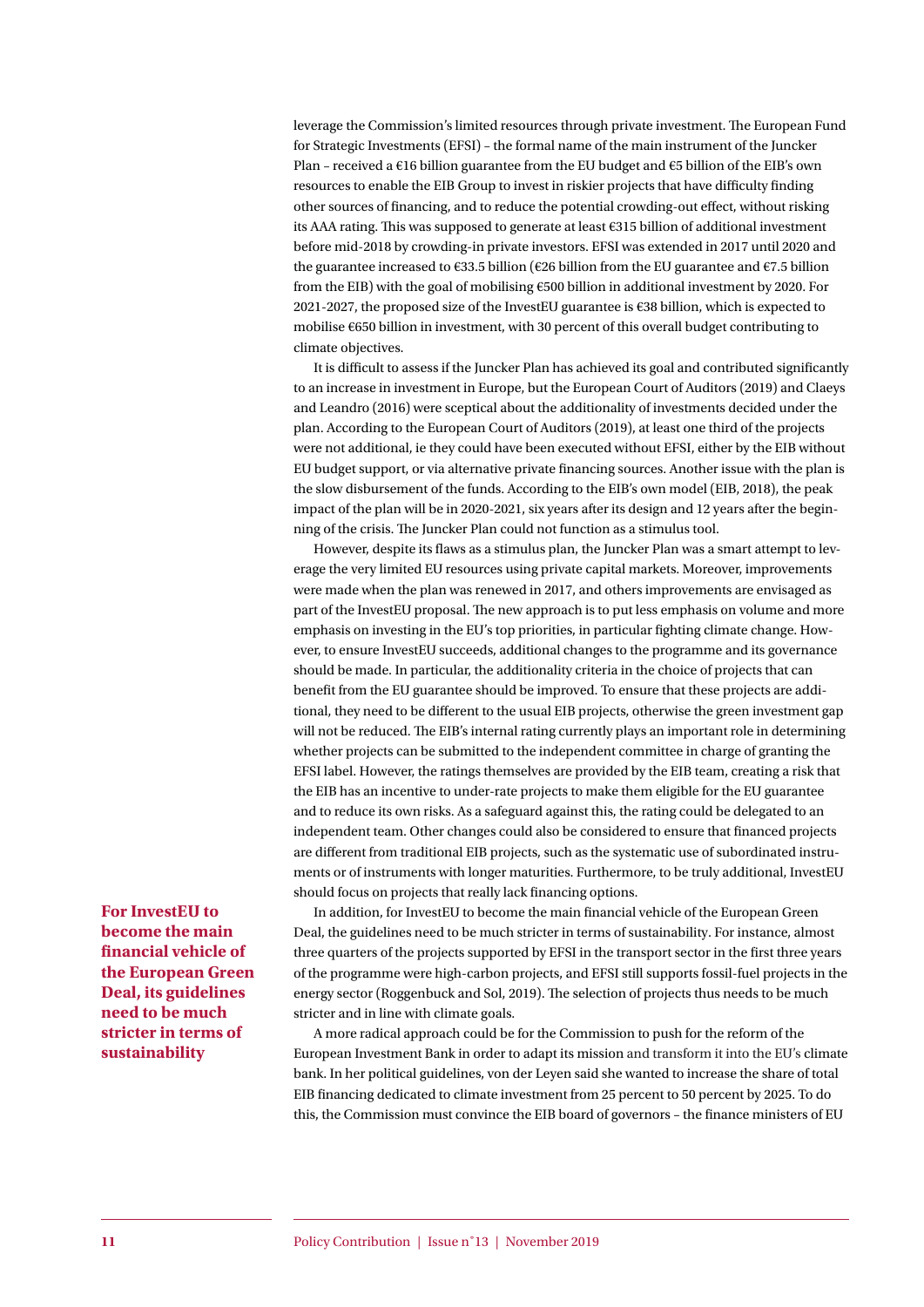countries - to change how the EIB functions and the projects it invests in<sup>28</sup>.

If the Commission wants the EIB to contribute to filling the green investment gap, it must avoid duplication of investment already committed under national budgets or EU Structural Funds, or that could be financed by the private sector. Instead, to best use limited EU funds, the EIB should be refocused on financing investments that are strategic, in particular in the energy transition.

In addition, the EIB – even without the EU budget guarantee for EFSI – should be able to do more to finance the transition. Its volume of new lending disbursed has gone down every year since 2015, and its total outstanding amount of loans has fallen as well. The EIB has clearly some margin of manoeuvre to act more forcefully: its capital ratio has gone up in recent years, its leverage has been going down since 2012, and according to its statutes (article 16.5), it can lend as much as two and a half times its level of subscribed capital, plus reserves and profits, which means its portfolio of loans could reach around  $€600$  billion, compared to about €450 billion today. The EIB currently benefits from very favourable rates for its borrowing from capital markets<sup>29</sup> and it would be a shame not to use this opportunity to finance worthwhile projects that can contribute to the fight against climate change.

If EU countries are (unduly) afraid for the EIB's rating, the Commission should propose a new capital increase, similar to that which was done at the beginning of 2013 to increase the EIB's firepower to fulfil its enhanced mission as the EU's climate bank. An additional important part of transforming the EIB into the EU's climate bank is scaling-up its technical assistance activities, which are important for supporting local governments across Europe in developing (ie procuring) and structuring clean energy projects.

# **4 An industrial policy for the European Green Deal**

To be politically and socially accepted and supported, the European Green Deal must make decarbonisation into an opportunity to revitalise European industry, and thus to ensure longterm economic growth and jobs. That is, while heading towards climate neutrality by 2050, the European economy has to remain highly competitive at global level, in the context of increasing competition from China and other big players. While EU countries implement their own industrial policies, it is important to also have a broader EU-level industrial policy, in order to prevent market distortions and to allow synergies and economies of scale.

An EU industrial policy for the European Green Deal should be structured according to a three concentric circles strategy.

#### **Circle 1: Foster disruptive innovation**

Innovation is the driving force for decarbonisation, and will be at the core of the decarbonisation of industry. To achieve climate neutrality while leading global decarbonisation from an industrial standpoint, Europe must become a global innovation powerhouse for clean energy, clean mobility and smart buildings technologies. To do so, Europe must invest more in R&D, and must invest better.

- 28 The EIB has proposed to its member to stop lending to fossil fuel projects by 2020, but this crucial move is currently blocked by some countries which still want gas projects to be financed by the EIB. If this might help to reach the 2030 target, it is however important not to forget the final objective of reaching carbon neutrality by 2050, which has some implications for the investments made before 2030. This 'path dependence' should rule out substituting carbon with gas, which might be good enough for reducing 2030 emissions, but is incompatible with the 2050 neutrality.
- 29 The EIB issued on 18 September 2019 bonds with a 15-year maturity worth €3 billion at 0.05 percent.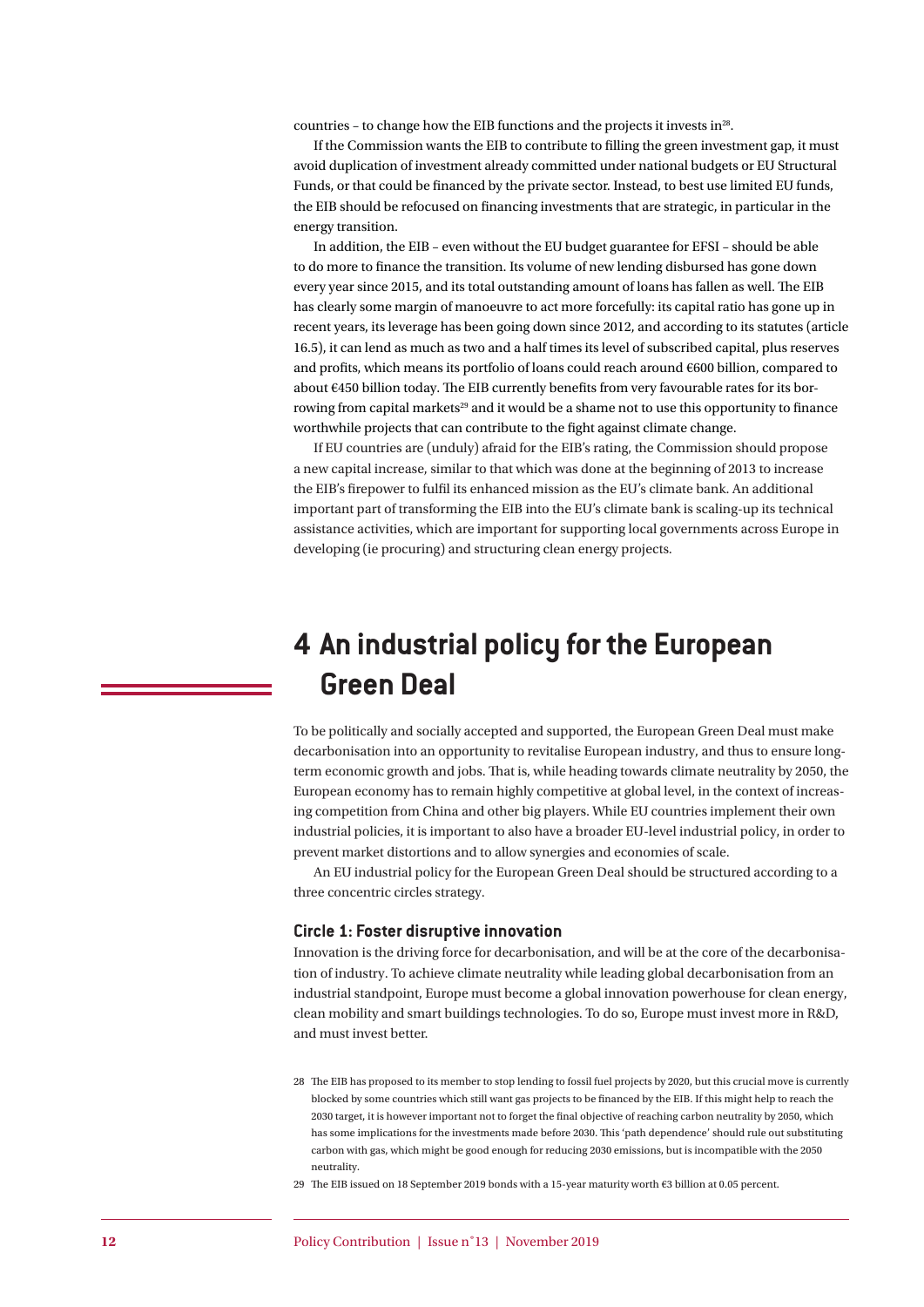- Investing more: Europe's R&D spending in relation to GDP remains lower than in other major economies. In 2015, Europe's private and public sectors combined spent 2.04 percent of GDP on R&D, compared to 2.07 percent in China, 2.79 percent in the US, 3.29 percent in Japan and 4.2 percent in South Korea ( Eurostat, 2019). Europe will thus not meet the target it set itself in 2010 to spend 3 percent of GDP on R&D by 2020. The EU business enterprise sector in particular needs to invest more. Its share of total R&D expenditure is much lower in Europe (64 percent) than in the US (72 percent), or China, Japan and South Korea (almost 80 percent) (Eurostat, 2019).
- Investing better: Europe is a global innovation leader in sectors such as automotive and biopharma, but is less present in the fast-growing technological, electronics and digital sectors that will increasingly underpin clean energy, clean mobility and smart buildings solutions. To turn decarbonisation into an industrial opportunity, the EU must push the business enterprise sector to scale-up its R&D investment also in these disruptive sectors.

In the framework of the European Green Deal, two existing EU initiatives could be enhanced and used to stimulate more R&D investment by the business enterprise sector in clean disruptive technologies.

The first tool is the European Innovation Council (EIC), currently in pilot phase. This is inspired by the US Defense Advanced Research Projects Agency (DARPA), an agency of the US Department of Defense that has significantly contributed towards many technologies, including the internet and GPS. DARPA has a rather limited budget of about \$3 billion per year and focuses on the identification and recruitment of, and provision of support to, top innovators. Likewise, the EIC is designed to financially support - through a combination of grants and equity – innovators who are developing high-risk, disruptive innovations with the potential to create new markets. The EIC could become the core innovation tool of the European Green Deal, with a strong mandate in the areas of clean energy, clean mobility and smart buildings. To enable this, and to make the EIC truly comparable to DARPA, the EIC will have to be endowed with at least  $\epsilon$ 15 billion from 2021 to 2027 under Horizon Europe<sup>30</sup>.

The second tool is the Innovation Fund (IF). Established under the EU ETS for the period 2021-2030, the IF supports the demonstration of low-carbon technologies and processes in energy-intensive industries, carbon capture and utilisation and storage of carbon dioxide (CCU and CCS), innovative renewable energy and energy storage technologies. The IF has been endowed with at least 450 million carbon allowances, amounting at current carbon price levels to about €11 billion. A sensible way to further scale-up the IF would be to rapidly reduce the number of allowances allocated for free under the ETS, and to use the resulting revenues for the IF.

In general terms, it must be emphasised that fostering disruptive innovation will require a significant dose of risk-taking and an acceptance that there will be failures. New support models that provide numerous and still sizeable grants in a relatively non-bureaucratic way are crucial to enable disruptive ideas to emerge. Accepting that a significant proportion of these ideas will fail is better than putting money on safe but non-disruptive bets<sup>31</sup>. As Rodrik (2014) put it "*failure is part and parcel of a successful industrial policy effort*"<sup>32</sup>.

32 Rodrik also recalls an anecdote about Thomas Watson, the founder of IBM, who supposedly advised cautious managers that: *"if you want to succeed, raise your error rate"*.

<sup>30</sup> Horizon Europe is the EU's research and innovation framework programme for the period 2021-2027. The European Commission proposed to endow it with a budget of €100 billion, while the European Parliament has proposed €120 billion. Of the eventual budget, 35 percent is due to be earmarked for climate-related research.

<sup>31</sup> The European Research Council is a good example of the value of risk-taking, as so far it has funded seven Nobel Prize laureates.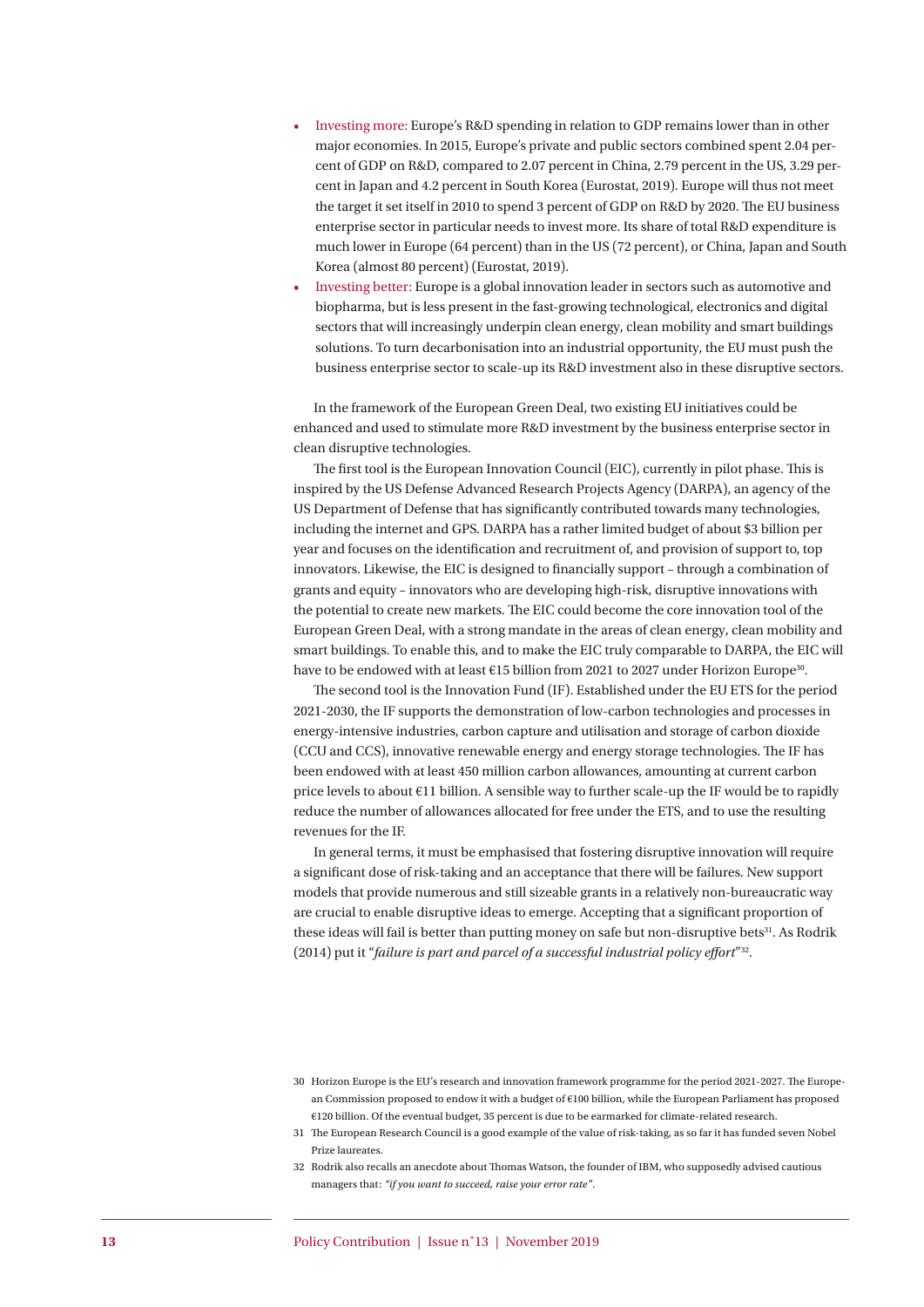#### **Circle 2: Create the conditions for innovative European companies to fl ourish in a receptive market**

Public funding for disruptive technological innovation does not by itself guarantee industrial development. The success of DARPA strongly relates to the overall US economic ecosystem, which strongly favours innovation, and to its ability to turn disruptive innovations into marketable products. DARPA's limited budget shows that creating the conditions for making innovative products marketable can be more important than public funding for innovation itself.

The EU has three main tools to create the conditions for innovative, green, European companies to flourish in a receptive market.

The first, more general, tool is the completion of the EU internal market. Fragmentation in environmental standards, energy taxation and support measures for clean technologies prevent innovative European cleantech companies from scaling up in the way that their US and Chinese competitors do on their domestic markets. It is vital to develop a solid regulatory framework, focused on ensuring competition and access to a truly single market, with common environmental standards. To do this, national industrial policies need to be coordinated – otherwise they create distortions that lead to further fragmentation of the EU single market. As Altomonte and Veugelers (2019) put it: *"failing to coordinate would hamper the full exploitation of the size of the EU market and the related economies of scale"*.

The second, more specific, tool is public procurement. In the EU, this is estimated to amount to about 16 percent of GDP (European Commission, 2018). Given its scale, public procurement represents a unique tool to foster innovation. For example, requiring clean mobility solutions in public procurement tenders could provide a solid boost to the demand for electric cars and buses, helping transform the European automotive industry. To become the global leader in electric cars, China did not focus on public funding for innovation, but rather on creating demand for them through supportive government policy, including public procurement programmes (Fredriksson *et al*, 2018).

The third tool is carbon-based contracts for difference, which could be a technology-neutral support mechanism for the deployment of low-carbon technologies. As in the renewables sector with auctioned feed-in premiums, industrial producers of carbon-intensive products would obtain a public subsidy for each unit sold. For example, a steel producer that only needs 0.5 tonnes of CO2 to produce one tonne of steel (compare to a benchmark of 1.5 tonnes of CO2/tonne of steel), and that managed to secure a carbon price of €50 per tonne through the system of carbon-based contracts for difference, would receive  $E25$  for each tonne of its low carbon steel when the EU ETS price is at  $E25$ . These contracts for difference can be auctioned to ensure competition between companies for the most efficient technologies.

These three complementary tools can foster the emergence of the necessary ecosystem that will enable innovative green European companies to grow in a receptive market.

#### **Circle 3: Export the European Green Deal**

The EU produces less than 10 percent of global greenhouse-gas emissions. This implies that to have an impact on global temperature levels, the EU needs to push the European Green Deal beyond its borders. To do so, a two-step strategy is needed.

The first step would be the rapid establishment of the Neighbourhood, Development and International Cooperation Instrument (NDICI), which has been proposed by the European Commission as part of the EU's 2021-2027 budget discussions (ongoing at time of writing). NDICI would bring together EU funding for its external policies in a single instrument. The Commission has proposed a budget of  $\epsilon$ 89.2 billion for the NDICI for 2021-2027, while the European Parliament has called for a budget of €93 billion. A quarter of the NDICI budget would be earmarked for climate action – about €3 billion/year over the period. NDICI should be put in place quickly because the sooner it is in place, the sooner the EU can increase its visibility and leverage in developing countries, while pooling existing resources would favour internal efficiency and – most importantly – impact in the field (Tagliapietra, 2017a). Meanwhile, the climate component of NDICI should be scaled-up, to reach, say, a minimum of  $\epsilon$ 5

**Fragmentation in environmental standards, energy taxation and support measures for clean technologies continue to prevent innovative European cleantech companies from scaling up**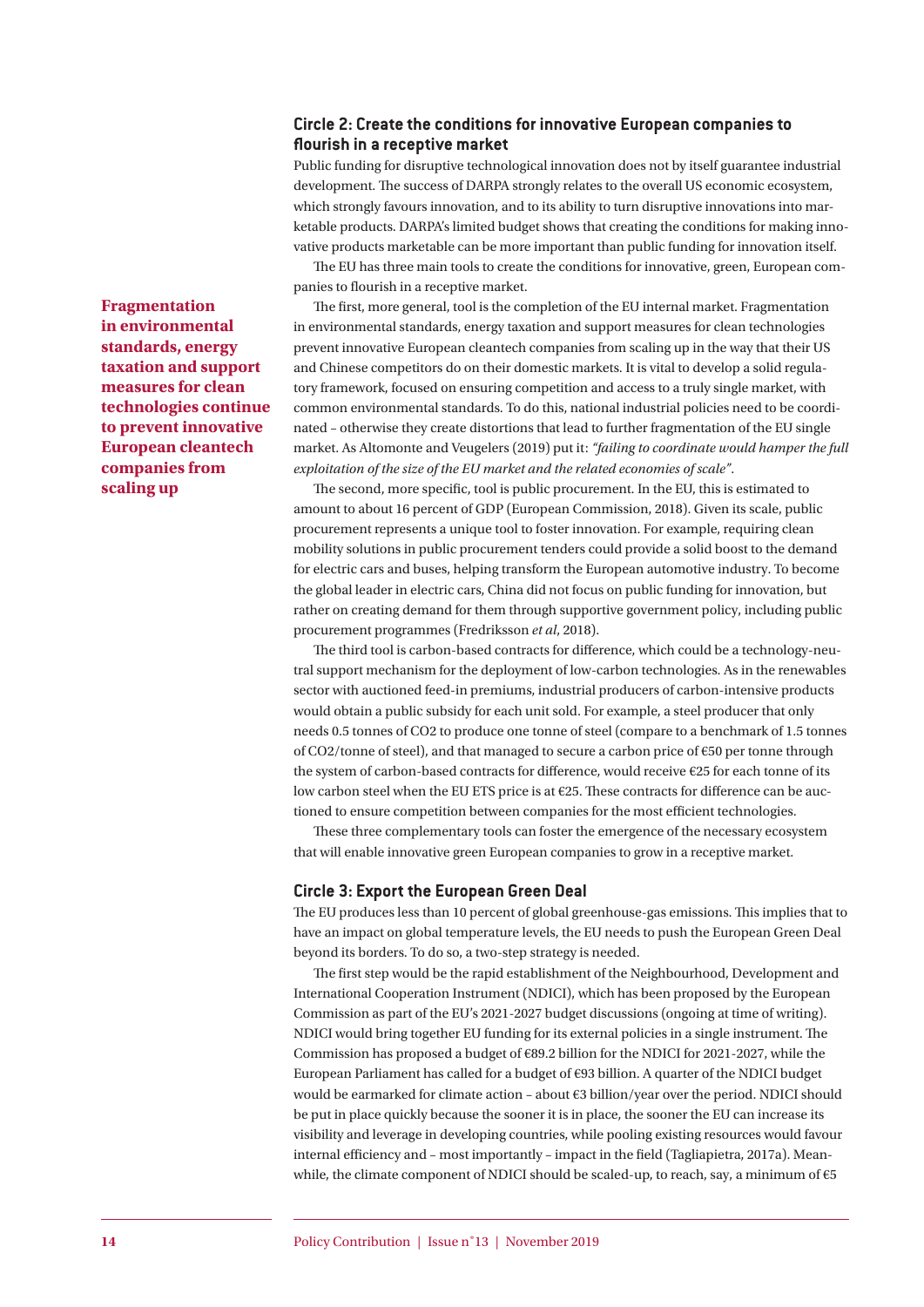billion/year. A higher amount would give NDICI more leverage to stimulate recipient countries to implement the energy-market reforms that are necessary to attract international (and thus also European) private investors.

The second step would be to further consolidate and streamline EU development finance and climate activities outside Europe, which are today divided between the European Commission, the EIB, the European Bank for Reconstruction and Development (EBRD) and EU countries. Streamlining could be done by creating a single entity such as a European Climate and Sustainable Development Bank, as proposed by Council of the European Union (2019), which strongly made the case for fixing the current system of European multilateral finance, which is characterised by overlaps, gaps and inefficiencies. Council of the European Union (2019) outlined three options for creating a European Climate and Sustainable Development Bank: i) building on the EBRD and the external financing activities of the EIB; ii) creating a new, well-capitalised, institution with mixed ownership (including the European Commission, EIB, EBRD, EU countries and others); iii) creating it as an EIB subsidiary. Together with NDICI, a European Climate and Sustainable Development Bank could become a key tool to export the European Green Deal.

Such an approach would represent a triple win for the EU. First, it would help meet the EU's climate finance obligations and thus help to achieve the 'conditional' emission-reduction commitments assumed by most developing countries under the Paris Agreement. Second, it would enable EU industry to enter into new, rapidly growing, markets. And third, it would help economic development in the EU's partner countries, providing an invaluable foreign policy dividend for the EU.

# **5 How to make the transition inclusive and just**

Climate policies including emissions standards for cars, renewables support financed through levies on households' electricity consumption and carbon pricing for heating fuels disproportionately affect poor households, and might thus lead to an increase in inequality (Zachmann *et al*, 2018).

The impact will be particularly significant for the lowest deciles of the income scale, for those in rural and suburban areas (who will be affected by the rise in fuel prices) and for regions that are particularly dependent on the production of fossil fuels, such as coal, and will thus be affected by the disappearance of some industries and jobs. This means that some segments of the population and some regions particularly affected by the transition will require special assistance.

However, while climate policies can have adverse distributional consequences, inaction cannot be the answer. Not acting would make everybody worse off , ultimately with a greater negative affect on low-income households compared to high-income households. There is hence no trade-off between climate and equity.

From a political perspective, what makes the situation more difficult is that the gains from climate policies will mostly be invisible if these policies succeed and disaster is avoided, while the costs of climate policies are immediate and tangible, especially for the most vulnerable population groups.

To avoid a dangerous backlash against climate policies (such as the reaction that was at the root of the *gilets jaunes* movement, which led the French government to abandon an expected carbon tax increase), the question is therefore how climate policies and compensation schemes should be designed to counterbalance these adverse distributional effects.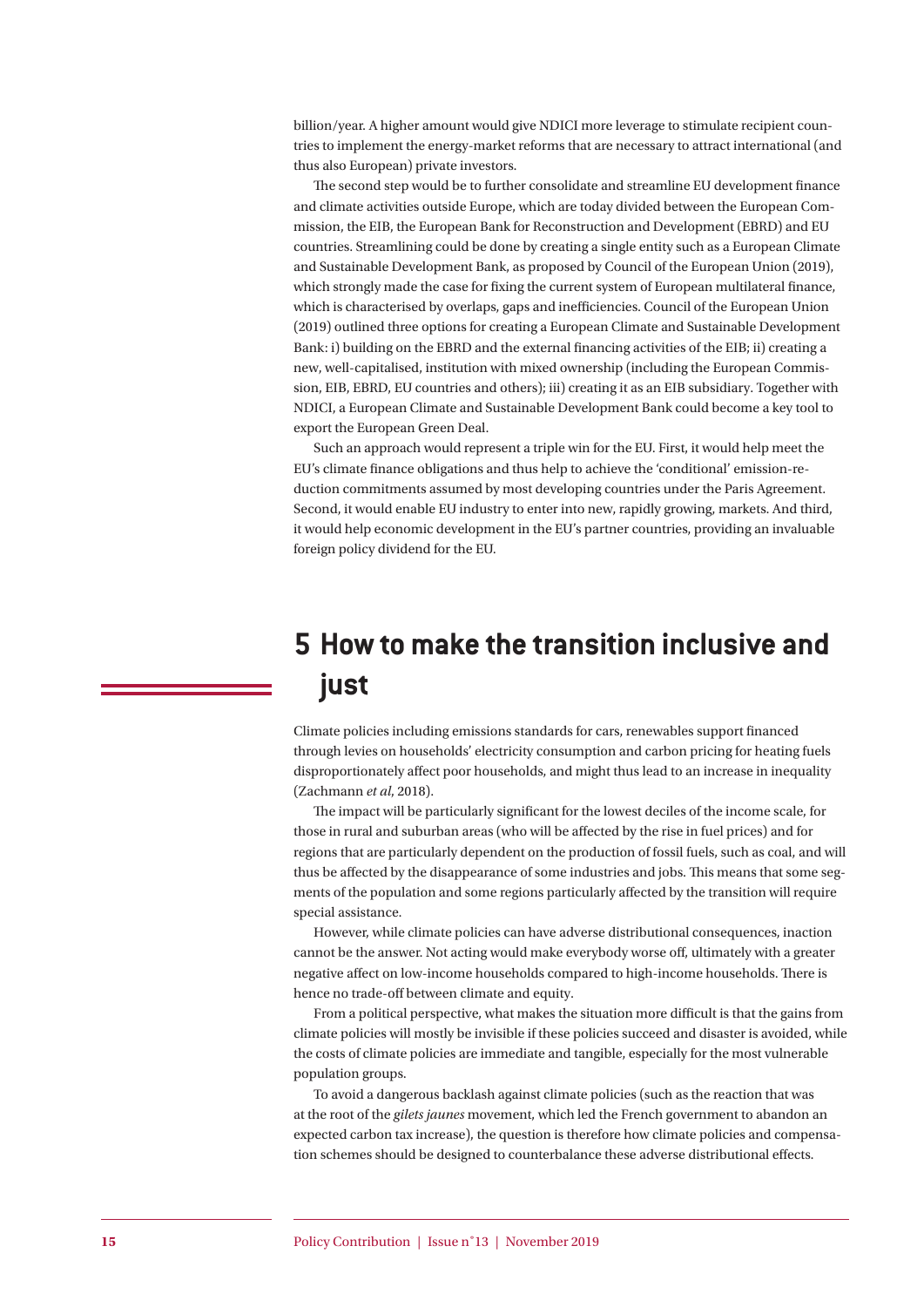#### **Designing less-regressive climate policies**

The first solution is to prioritise less-regressive policies and focus on less-regressive sectors first. Climate policies for different products/services have different distributional impacts. In order to reduce the regressive effects, climate policymakers might prioritise the least-regressive elements. For example, putting high prices on carbon in transport, and in particular on aviation, will have less dramatic distributional consequences than a similar price for heating or electricity.

Policymakers should also focus on less-regressive policy tools. Different instruments can be used to decarbonise a sector and some policy instruments are more regressive than others. Policy choices should therefore be concerned not only by effectiveness and efficiency considerations, but should also take distributional aspects into account. In the discussion on taxes versus technology standards, distributional concerns provide an additional argument for the former.

Most importantly, policy design should seek to minimise regressive effects. For example, giving free allowances to companies whose face-value is priced in for consumers is an unnecessarily regressive instrument.

#### **Correcting regressive climate policies through compensation**

Policies dealing with the social consequences of the transition and ensuring that no one is left behind will take two complementary forms.

First it will be important to use the revenues from climate policies (and in particular the increased revenues resulting from a more comprehensive carbon pricing system, as discussed in section 2) to compensate the citizens most affected by the rise in carbon prices.

To do this, money raised from taxing emissions could be returned to citizens in the form of a so-called dividend<sup>33</sup>. This could take the form of lump sum transfers like in Switzerland, where two thirds of the revenues from carbon levies go back to the population through this means<sup>34</sup>. Money can also be targeted at the lower deciles of the income distribution. This is the case, for example, in British Columbia in Canada, where revenues from the carbon tax have been used to reduce taxes for the lowest paid, plus provide an additional transfer conditional on low income levels.

In the light of the fiasco of the increase in the French carbon tax in 2017-18, which resulted (in combination with a large increase in oil prices) in the emergence of the *gilets jaunes* movement, Bureau *et al* (2019) made a detailed proposal for France that could be used as a blueprint in many EU countries. They proposed to redistribute fully the French carbon tax revenues, through transfers based on income and geographical criteria, targeting the most affected locations such as rural and small urban areas with limited access to public transport. Using this combination of criteria would minimise the number of people negatively affected by the rise in carbon prices – in the French case such a system of transfers would compensate fully the six lowest deciles of the income distribution.

From a political perspective, it appears that well-designed compensation mechanisms are crucial if the population is to accept climate policies. This is what the Swiss, Canadian and French (in a negative way) examples suggest. What should the European Commission do on that front? Given that most of the revenues from the ETS and from national carbon taxes go directly to member states, the EU cannot directly put in place such a compensation scheme. However, as part of the European Green Deal, the Commission should at least raise awareness about this issue among EU countries, encourage them to share best practices and even

**It will be important to use the revenues from climate policies to compensate the citizens most affected by the rise in carbon prices**

<sup>33</sup> It is true that tax revenues are generally fungible in the overall budget, but some mechanisms should be put in place to ensure transparency of the level of revenues generated by the carbon tax, so that governments can show that they use the revenues to compensate those most affected by the tax.

<sup>34</sup> Another interesting policy put in place in Switzerland is the mechanism by which the carbon price increases automatically if emission targets are not met, but price rises are postponed if they targets are exceeded. This provides citizens with an incentive to control their emissions, as noted by Bureau *et al* (2019).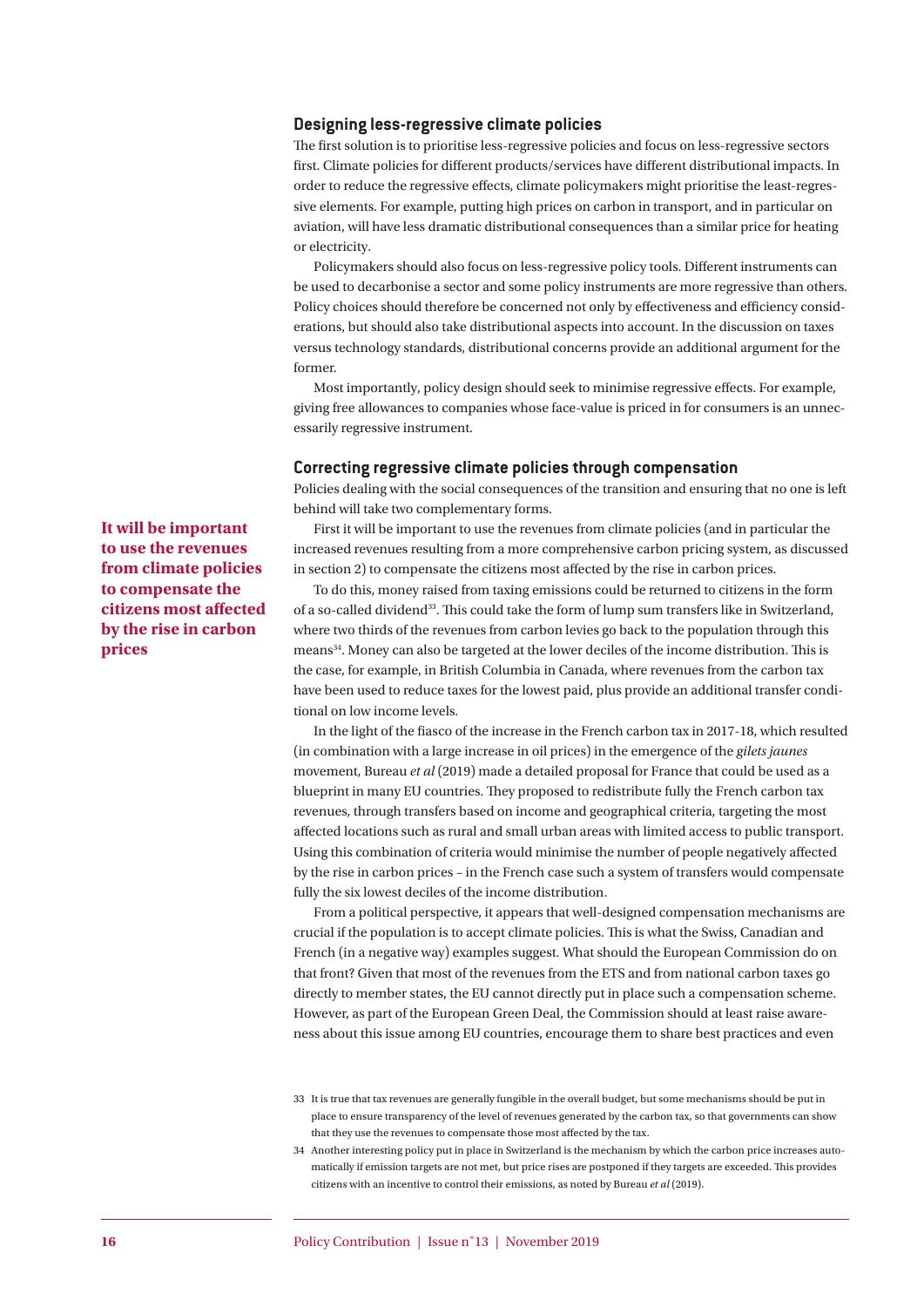make recommendations in the context of the European Semester for such schemes that could be put in place at national level.

Second, given that the reallocation of capital resulting from the fight against climate change will also result in a reallocation of employment, it is crucial to put in place policies to facilitate the transition towards new jobs for those whose jobs are at risk. Even if overall the net effect on employment is neutral or even slightly positive, the transition will make some jobs disappear, while creating new ones<sup>35</sup>.

The transitional issue related to climate change is not very different to the challenges from globalisation or technological change, so the solution could be the same: if a change in the demand for skills is rapid, there is a role for authorities to play to ensure that the workforce (and in particular displaced workers with low skills) can be retrained successfully and quickly.

It is thus crucial to invest heavily in human capital: adult education, re-training, and policies to improve the labour mobility of older workers, to avoid a high level of unemployment in some particularly affected regions.

At the EU level, Claeys and Sapir (2018) and Tagliapietra (2017) proposed broadening the scope of the European Globalisation Adjustment Fund so it can also finance active labour market policies to help workers who have lost their jobs as a result of the implementation of EU climate policies.

#### **Managing the transition in coal and energy-intensive regions**

Over the last few years it has become evident that supporting coal and energy-intensive regions is of vital importance to ensure the social viability and political feasibility of the transition to climate neutrality. Countries strongly reliant on coal keep using employment as an argument to delay the necessary transformation. But this argument is hollow, because coal jobs in Europe no longer represent a sizable issue, either at national or regional level.

Production of coal in the EU has been decreasing since 1990. Alves Dias *et al* (2018) estimated that by 2030 the closure of coal mines and coal-fired power plants across the EU could lead to a loss of 160,000 jobs (or 0.06 percent of the current EU workforce). It should also be noted that 109,000 of these jobs are already considered at high risk, because of a lack of competitiveness.

While coal jobs are objectively not substantial from EU or national perspectives, their loss could have a substantial impact from a regional perspective. By 2030 several regions are expected to be particularly hard hit by the transition: one region in Poland could lose up to 41,000 jobs, and a further three (in the Czech Republic, Romania and Bulgaria) could each lose more than 10,000 jobs (Alves Dias *et al*, 2018).

Given the limited and regional nature of this challenge, the EU could well provide a solution for the coal jobs that will be lost in the transition. Offering such a solution would be beneficial in terms of: i) refocusing the coal transition debate on the only area it should belong to – energy policy; ii) providing an incentive to coal-reliant countries to implement or accelerate coal phase-out plans.

The EU should propose to member countries a speedy coal phase-out and should concurrently put in place a scheme, such as the Just Transition Fund proposed by von der Leyen (2019), to support workers who would face losing their jobs. This would reflect what it is

**Countries strongly reliant on coal use employment as an argument to delay the necessary transformation, though coal jobs in Europe no longer represent a sizable issue**

<sup>35</sup> Sectors in which jobs could be lost include power generation using fossil fuels (including coal mines, fossil-fuel power plants an refineries), energy-intensive manufacturing, transport, the equipment sector for fossil-fuel technologies and retail sales of fossil fuels (eg gas stations). In principle these job losses will be compensated for by new jobs in sectors including renewable energy installation, maintenance and operation, and construction (because of the need to renovate the building stock). The renewable energy sector should create more domestic jobs than the fossil-fuel energy sector (see Zachmann *et al*, 2018).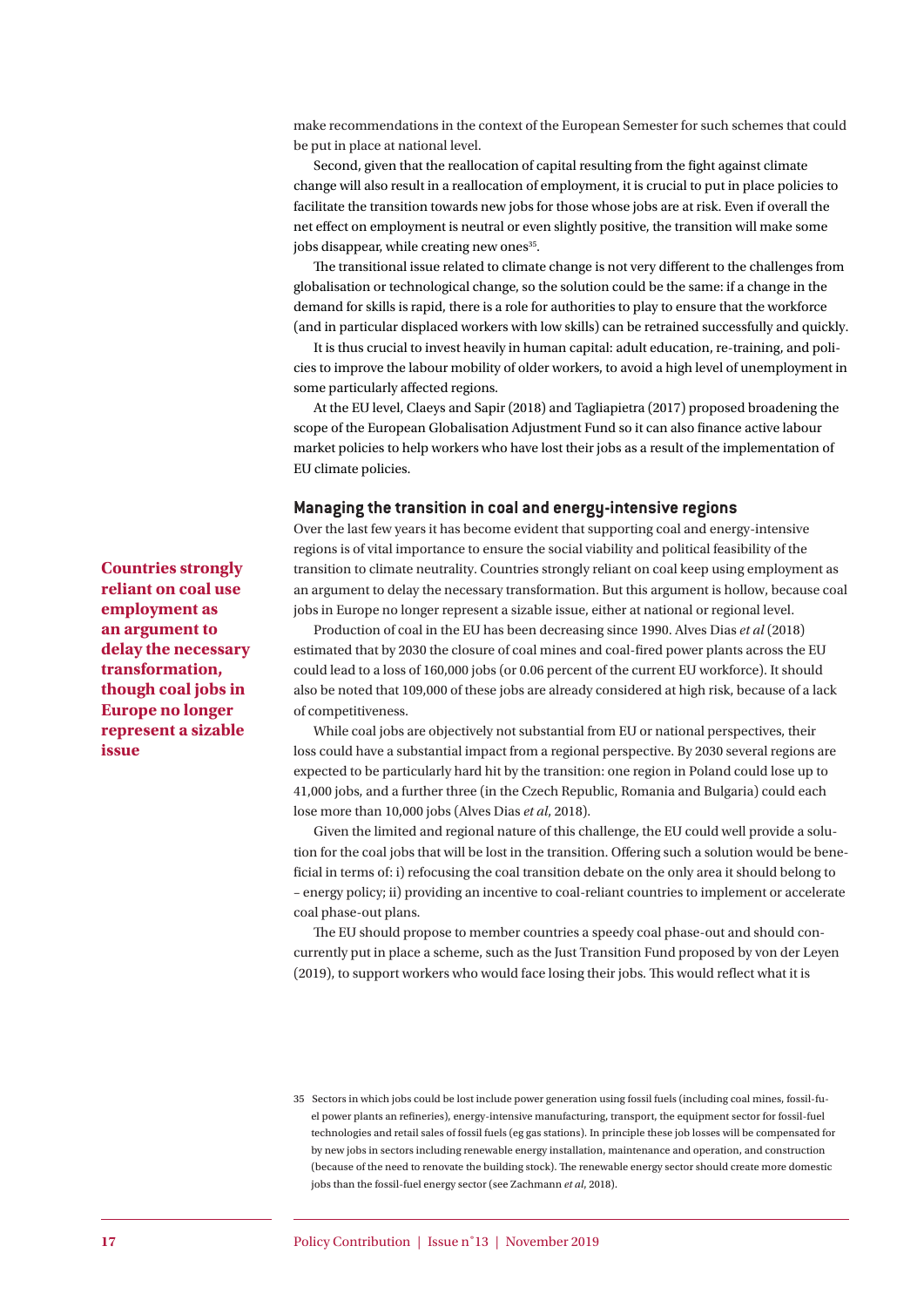already being done in the United States<sup>36</sup>, and what was done in Europe during the coal-mining transformation of the 1950s<sup>37</sup>.

In 2017, the European Parliament proposed the creation of a Just Transition Fund, which would use 2 percent of the revenues from the auctioning of emission allowances to support regions with a high share of workers in carbon-dependent sectors and where *per capita* GDP is well below the EU average. This proposal was rapidly dismissed, however, notably because of opposition from the European Commission. In 2018, the European Parliament put forward a new proposal to establish a Just Transition Fund, this time in the context of the MFF negotiations, and with a proposed endowment of €4.8 billion for 2021-2027.

But the EU does not need to establish a new Just Transition Fund to support the transition in coal-mining regions. It only needs to make a better use of the existing European Globalisation Adjustment Fund (EGF), which was established in 2006 and has a maximum annual budget of €150 million for 2014-2020 – a budget that has so far not been fully employed, with on average €40 million disbursed from the EGF each year.

The EGF supports workers who lose their jobs because of major structural changes in world trade patterns arising from globalisation. It can be triggered when more than 500 workers are made redundant by a single company, or if a large number of workers are laid off in a particular sector in one or more neighbouring regions. The EGF provides up to 60 percent of the funding for projects, lasting up to two years, to help workers who have been made redundant find new employment or set up their own businesses. EU countries apply for finance from the EGF and national or regional authorities oversee the deployment of project funds.

The EGF has been transformed over time. In 2009, its scope was broadened to cover also people losing their jobs as a result of the global financial and economic crisis. In 2014, the categories of workers eligible for support were broadened to include young people not in employment, education or training (NEETs). In short, the EGF has been adapted to new economic and social challenges emerging in Europe. The EGF should now be extended to people losing their jobs in coal-mining regions as a result of the decarbonisation process<sup>38</sup>.

This can be done quickly by amending the regulation governing the EGF, as was done in 2009 in response to the negative impact on employment of the global financial and economic crisis. The amendment could increase the use of the currently under-utilised EGF (Claeys and Sapir, 2018). The amendment should:

- Broaden the scope of the EGF, to include support for EU coal-mining regions that commit to a timely coal phase-out;
- Modify the redundancies requirements, to allow the EGF to be used not only once workers lose their jobs, but also before this happens. This would allow the planning of an orderly transition, limiting the socio-economic effects of the coal phase-out in these regions;
- Extend the implementation period from 24 to 36 months, to allow for proper implementation in complex cases, such as the closure of coal mines.
- 36 The concept of a 'just transition' was developed by North American unions in the 1990s, with a focus on support for workers who lost their jobs as a result of environmental protection policies. Examples of US federal just transition initiatives include President Obama's Partnerships for Opportunity and Workforce and Economic Revitalisation and President Trump's Assistance to Coal Communities programme.
- 37 Europe's 1950s transition mechanism for coal-mining regions was the European Coal and Steel Community (ECSC) Fund for the Retraining and Resettlement of Workers. With the 1957 Treaty of Rome, this fund was transformed into the European Social Fund, which in its early stages was used to support workers who lost their jobs in sectors that were modernising, such as coal mining.
- 38 In 2017, a first coal-related project was financed by the EGF, to support the Spanish coal-mining region of Castilla y León. Spain applied for a  $E1$  million to help redundant coal miners and young NEETs in the region find new jobs, following the dismissal of 339 coal workers in five coal mines. In order to be eligible, Spain had to establish a link between the redundancies and major structural changes in world trade patterns resulting from globalisation. Spain successfully argued that the European coal industry is increasingly suffering from competition from cheaper coal from non-European countries.

**The EU does not need to establish a new Just Transition Fund to support coal-mining regions; it only needs to make a better use of the existing European Globalisation Adjustment Fund**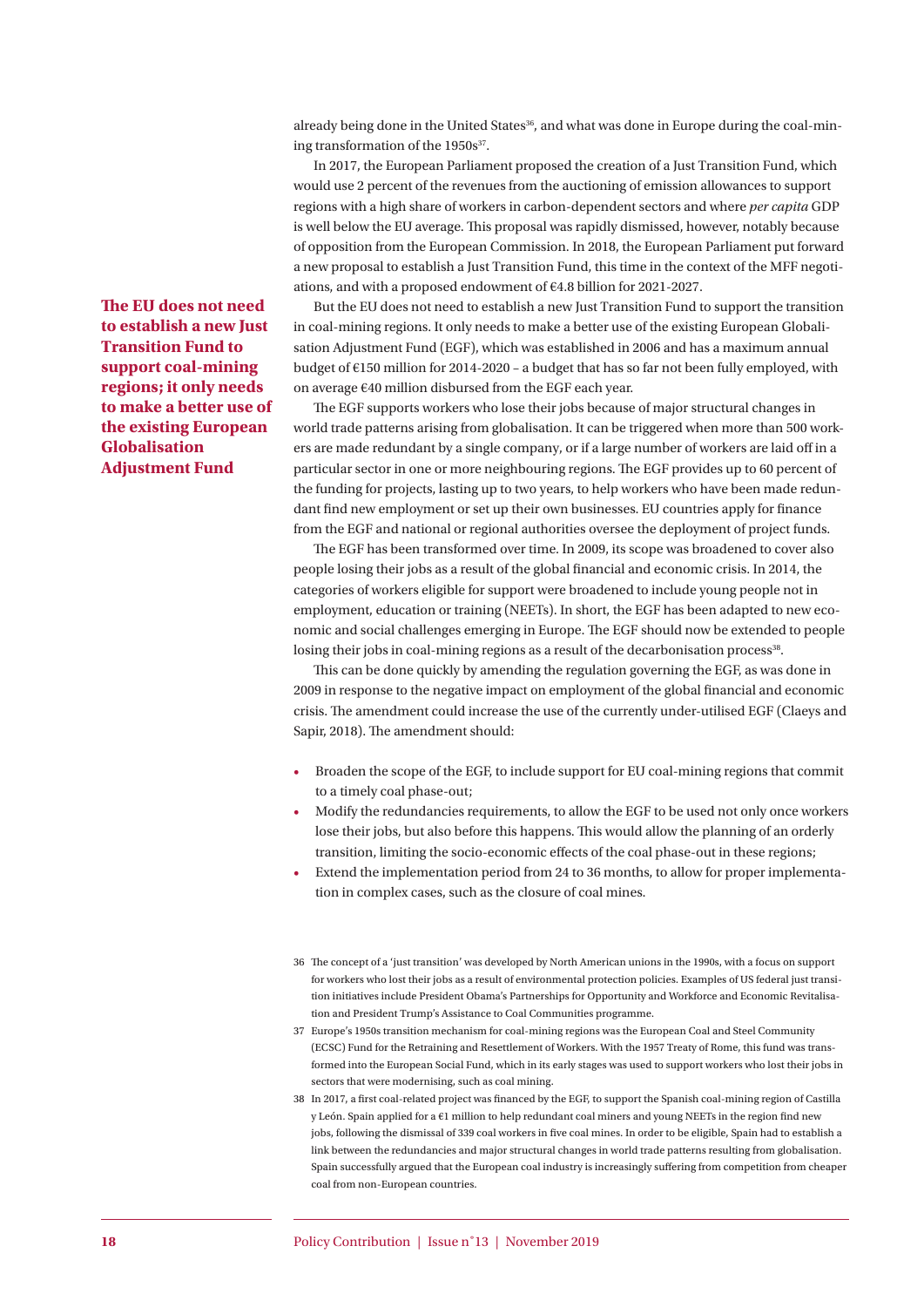Under the 2021-2027 EU budget, the focus of the EGF on coal-mining regions could be further strengthened, transforming it into a European Globalisation and Climate Adjustment Fund (EGCF).

In order to ensure coal mining is phased out across the EU by the end of the 2021-2027 EU budget cycle, the EGCF would need to be endowed with adequate financial resources, with additional resources taken from the European Social Fund. The 'coal-item' in the EGCF budget for 2021-2027 should be €150 million per year, a total of €1 billion over the period (Tagliapietra, 2017).

By mobilising about 0.1 percent of its total budget, the EU could thus provide a significant incentive to coal-reliant EU countries to complete the coal phase-out, generating substantial benefits in terms of climate, environment and human health. Doing so on the basis of the existing EGF could speed up the overall process by avoiding the bureaucratic hurdles related to a new institutional set-up.

## **6 Concluding remarks**

The recipe for the success of the European Green Deal is as simple as it is breath-taking: to intelligently promote deep decarbonisation by accompanying the economic and industrial transformation this necessarily implies, and by ensuring the social inclusiveness of the overall process.

Should the strategy succeed, the European Green Deal might become a blueprint for other countries and a tangible example that pursuing climate neutrality is technically feasible and economically and politically viable.

To be clear, this will not be an easy ride. As in any revolution, there will be winners and losers. What a European Green Deal should do is provide a clear sense of direction to citizens and companies, and put in place mechanisms to ensure that the most vulnerable segments of society are supported and not left behind.

But to be politically sustainable, policymakers must be honest about the nature of the European Green Deal.

The European Green Deal does not need to redefine EU economics. All it needs to do is to shift our economy from fossil fuels to zero-carbon in a way that's socially and politically viable.

The European Green Deal should thus not be promoted as a powerful economic bazooka, but rather as an efficient reallocation mechanism, fostering investment shifts and labour substitution in key economic sectors, while helping the most vulnerable segments of society throughout the process. In practise, this means promoting a shift from fossil fuels to renewables, turning combustion-engine car jobs into electric car jobs, compensating low-income households for higher fuel prices and re-training coal miners to get new jobs.

This is how President designate von der Leyen should present the European Green Deal to make it socio-economically successful and politically sustainable.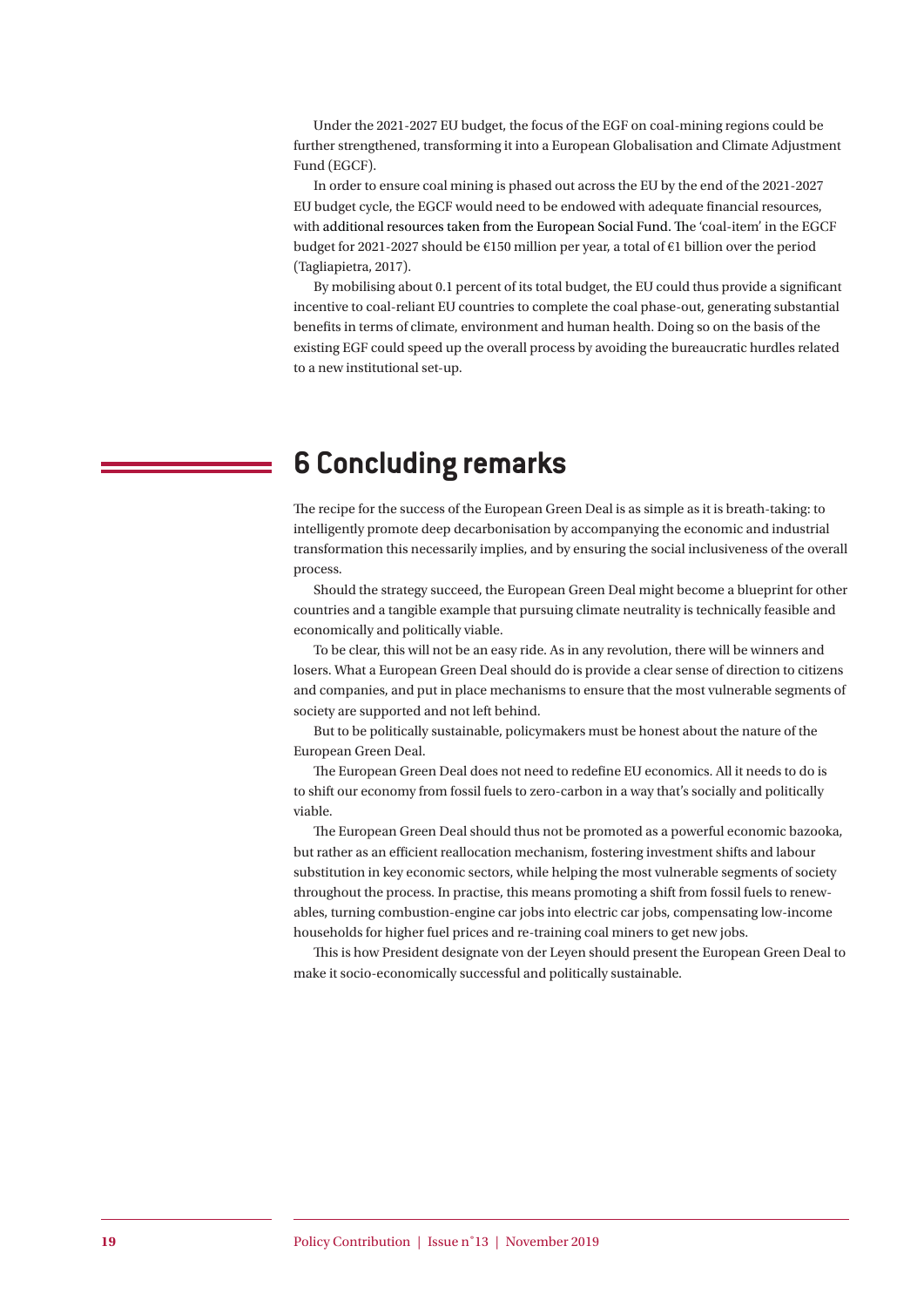### **References**

- Altomonte, C. and R. Veugelers (2019) 'Memo to the Commissioner responsible for Single Market and Industry'*,* in M. Demertzis and G. Wolff (eds) *Braver, greener, fairer: Memos to the EU leadership 2019- 2024*, Bruegel, available at https://bruegel.org/2019/09/memos-2019/
- Alves Dias, P., K. Kanellopoulos, H. Medarac, Z. Kapetaki, E. Miranda-Barbosa, R. Shortall … E. Tzimas (2018) *EU coal regions: opportunities and challenges ahead*, JRC Science for Policy Report, Publications Office of the European Union, Luxembourg, available at https://ec.europa.eu/jrc/en/ publication/eur-scientific-and-technical-research-reports/eu-coal-regions-opportunities-andchallenges-ahead
- Branger, F., P. Quirion and J. Chevallier (2017) 'Carbon Leakage and Competitiveness of Cement and Steel Industries Under the EU ETS: Much Ado About Nothing', *The Energy Journal* 37(3)
- Bureau D., F. Henriet and K. Schubert (2019) 'A Proposal for the Climate: Taxing Carbon not People', *Les notes du conseil d'analyse économique*, no 50, March
- Claeys G., Z. Darvas and A. Leandro (2016) 'A Proposal to Revive the European Fiscal Framework', *Policy Contribution* 2016/07, Bruegel, available at http://bruegel.org/2016/03/a-proposal-to-revive-theeuropean-fiscal-framework/
- Claeys G. and A. Leandro (2016) 'Assessing the Juncker plan after one year', *Bruegel Blog*, 17 May, available at http://bruegel.org/2016/05/assessing-the-juncker-plan-after-one-year/
- Claeys, G. and A. Sapir (2018) 'The European Globalisation Adjustment Fund: Easing the pain from trade', *Policy Contribution* 2018/05, Bruegel, available at https://bruegel.org/2018/03/the-europeanglobalisation-adjustment-fund-easing-the-pain-from-trade/
- Council of the European Union (2019) *Europe in the world: The future of the European financial architecture for development*, report by the High-Level Group of Wise Persons on the European financial architecture for development, available at https://www.consilium.europa.eu// media/40967/efad-report\_final.pdf?utm\_source=dsms-auto&utm\_medium=email&utm\_ campaign=Report%20by%20the%20Wise%20Persons%27%20Group
- Efstathiou K. and G. Wolff (2018) 'Is the European Semester eff ective and useful?' *Policy Contribution* 2018/09, Bruegel, available at https://bruegel.org/2018/06/is-the-european-semester-effective-anduseful/
- European Commission (2018a) 'A Clean Planet for all A European strategic long-term vision for a prosperous, modern, competitive and climate neutral economy, COM(2018) 773 final
- European Commission (2018b) *In-Depth Analysis in Support of the Commission Communication COM(2018) 773, A Clean Planet for all A European long-term strategic vision for a prosperous, modern, competitive and climate neutral economy*, 28 November
- European Commission (2018c) 'A Modern Budget for a Union that Protects, Empowers and Defends The Multiannual Financial Framework for 2021-2027', COM(2018) 321 final
- European Commission (2019a) 'United in delivering the Energy Union and Climate Action Setting the foundations for a successful clean energy transition', COM(2019) 285 final
- European Commission (2019b) '2019 European Semester: country-specific recommendations', COM(2019) 500 final
- European Commission (2019c) 'Vade Mecum on the Stability and Growth Pact 2019 Edition', *Institutional Paper* 101, April
- European Court of Auditors (2016) 'Spending at least one euro in every five from the EU budget on climate action: ambitious work underway, but at serious risk of falling short', *Special Report* No 31/2016, 22 November
- European Court of Auditors (2019) 'European Fund for Strategic Investments: Action needed to make EFSI a full success', *Special Report* 03, 24 January